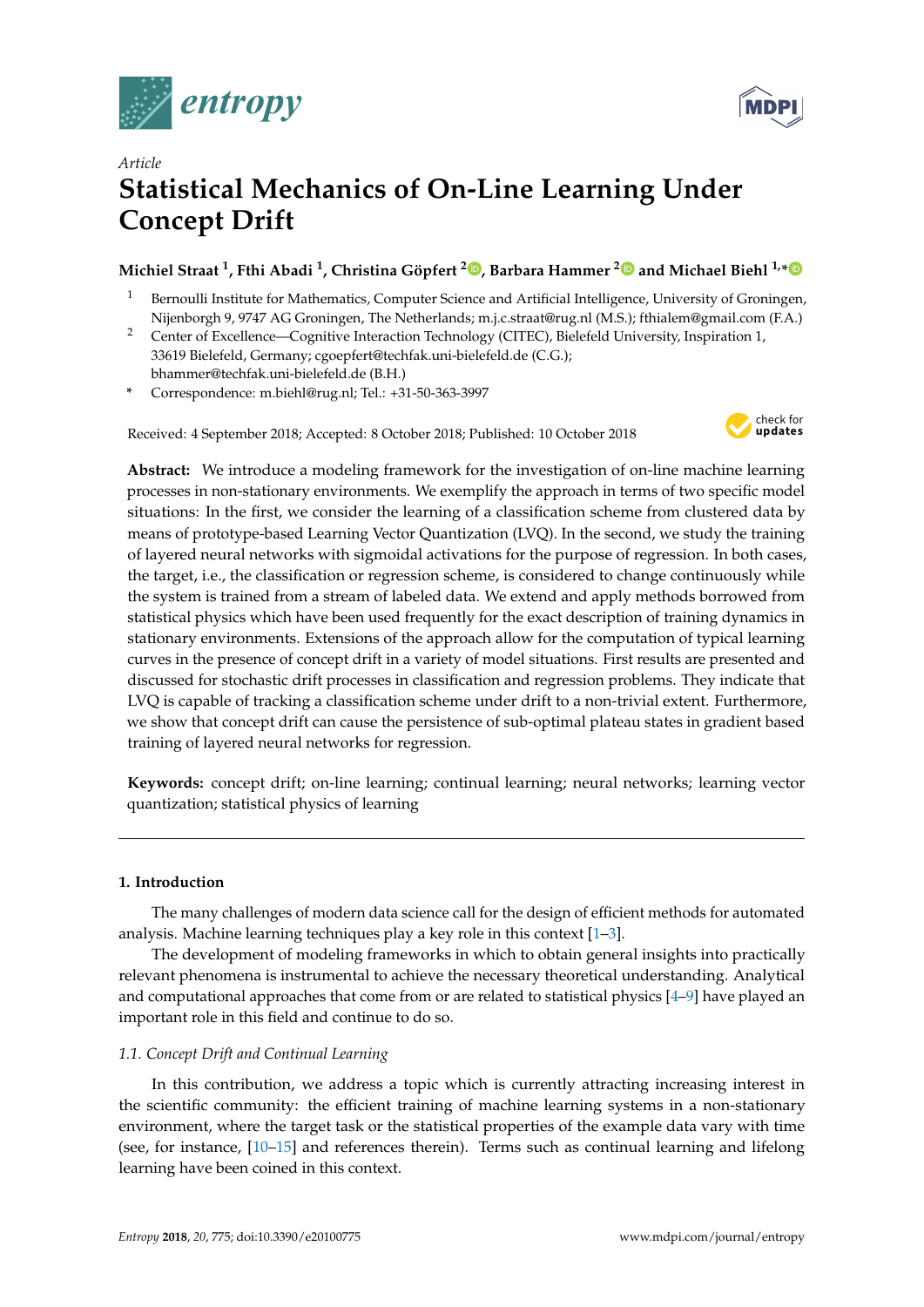Frequently, the set-up of machine learning processes comprises two different stages (see, for instance, [\[1](#page-17-0)[–3\]](#page-17-1)): In the training phase, a given set of example data is analyzed, information is extracted and a corresponding hypothesis is parameterized in terms of, e.g., a classifier or regression system. In the subsequent working phase, this hypothesis is applied to novel data. Implicitly, one assumes that the training set is representative of the problem and that statistical properties of the data and the actual target task do not change after training.

For many practical applications of machine learning, the assumption of stationarity may be well justified. However, the conceptual and temporal separation of training and working phase is not very plausible in human and other biological learning processes [\[16,](#page-18-1)[17\]](#page-18-2). As an example, in a predator and prey system, strategies can change continuously with species trying to adapt to their adversaries' behavior. In addition, in many technical applications of machine learning, the separation becomes inappropriate if the actual task of learning, e.g., the target classification, changes in time [\[10\]](#page-17-4). Moreover, very frequently, the training samples become available in the form of a stream of data (e.g., [\[11–](#page-17-5)[14\]](#page-18-3)). In such situations, the learning system must be able to detect and track concept drift, i.e., forget irrelevant, older information while continuously adapting to more recent inputs. Examples for this situation can be found, for instance, in robotics. Other problems, such as the filtering of spam messages in e-mail communication, resemble the predator–prey example in that the learning systems try to adapt to changing strategies of their opponents. Further applications range from fraud detection, quality control and customer segments management to drop out prediction for e-learning and gaming [\[10\]](#page-17-4). Overviews of earlier work and recent developments in the context of machine learning in non-stationary environments are provided, for instance, in [\[10](#page-17-4)[–15\]](#page-18-0). While drift can occur in any learning scenario, in this contribution, we focus on supervised learning.

In the literature, two major types of non-stationary environments have been discussed [\[10](#page-17-4)[–15\]](#page-18-0): In so-called virtual drifts, the statistical properties of the available example data change with time, while the actual target task, e.g., the classification or regression scheme, remains unaltered. The term real drift has been coined for situations in which the target itself is time-dependent. Frequently, real drift processes are accompanied by additional virtual drifts.

#### *1.2. Models of On-Line Learning Under Concept Drift*

There exists a large variety of technologies which address learning in the context of drift (see  $[10-14]$  $[10-14]$  for overviews). On a global level, one often differentiates so-called active methods, which aim for an explicit detection of drift and according action of the learning system, and passive methods, which can implicitly react to drift by their design. Popular active methods combine statistical tests for novelty detection [\[18\]](#page-18-4) with a rearrangement or retraining of the system to account for the observed drift. The latter is particularly efficient if, for instance, ensemble methods are used [\[19,](#page-18-5)[20\]](#page-18-6). The need for explicit drift detection often has the consequence that only specific types of drift can be dealt with (one exception being found in [\[20\]](#page-18-6)). In particular, small gradual drifts are notoriously difficult to detect [\[21\]](#page-18-7). Passive methods continuously adapt the model according to the given data. Thus, they automatically react to all types of drift which is present in the training data. However, they face the classical stability-plasticity dilemma: relevant novel information has to be dealt with while preserving already learned signals. Local or hybrid schemes have been particularly successful in the past years (see, e.g., [\[21,](#page-18-7)[22\]](#page-18-8)). Other popular passive technologies rely on online learning schemes, in particular online gradient descent, which has been incorporated into drift learning strategies for the simple perceptron, neural networks, or extreme learning machines, as an example [\[23](#page-18-9)[,24\]](#page-18-10). The behavior of such models varies extensively across different learning scenarios [\[11\]](#page-17-5).

In this contribution, we study two basic scenarios of on-line learning in non-stationary environments, addressing binary classification and continuous regression problems. We present a mathematical model of drifting concepts in on-line training from high-dimensional data. Methods borrowed from statistical physics facilitate the study of the typical learning dynamics for different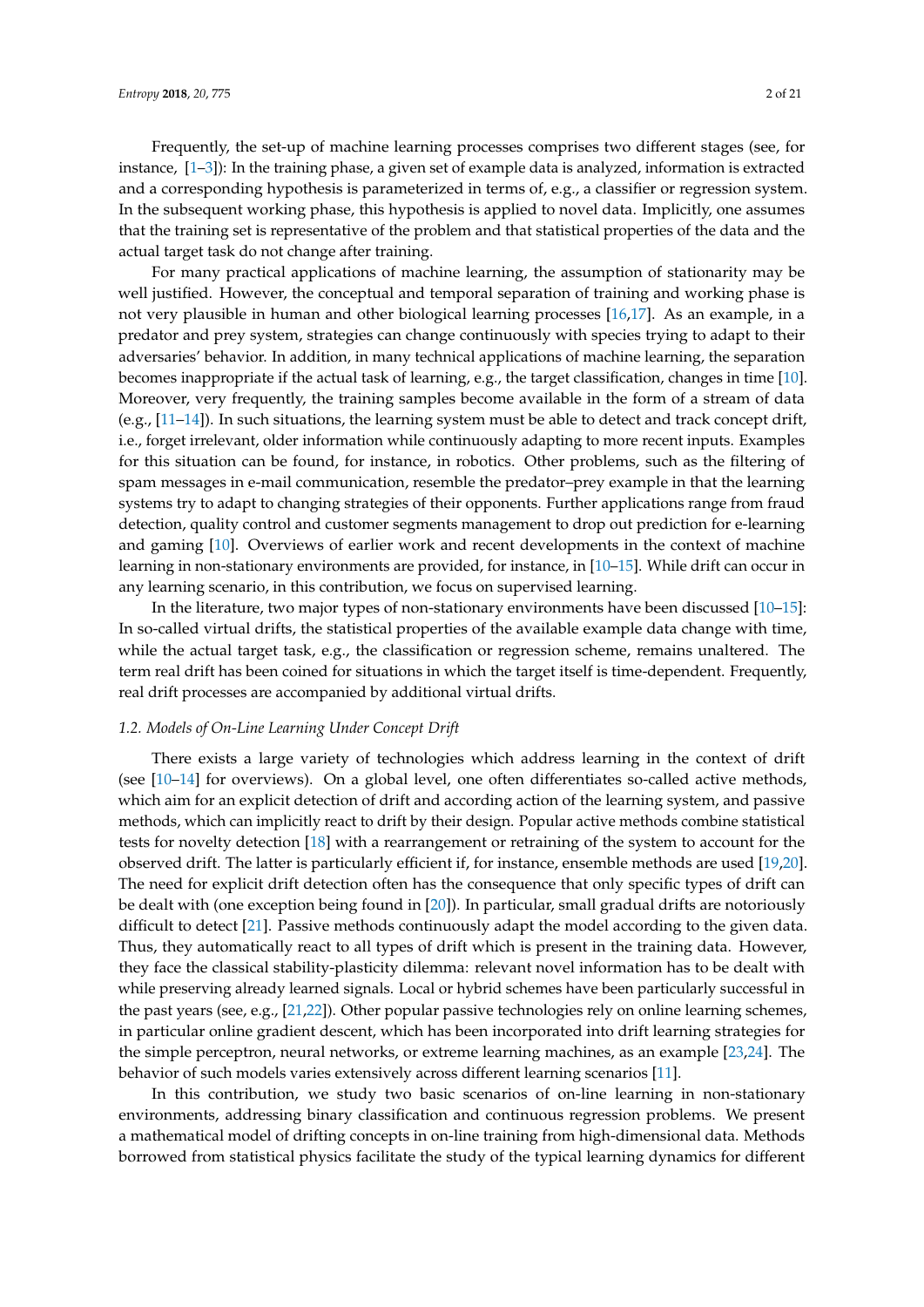training scenarios and strategies. While the approach is suitable for virtual and real drift processes, here, we focus on the study of explicitly time-dependent target concepts.

With respect to classification, we consider Learning Vector Quantization (LVQ) as an example framework, i.e., prototype-based systems as originally suggested by Kohonen [\[25](#page-18-11)[–29\]](#page-18-12). LVQ training is most frequently done in an on-line setting by presenting a sequence of single examples which are used to improve the system iteratively [\[28,](#page-18-13)[29\]](#page-18-12). Therefore, LVQ should constitute a promising framework for incremental learning in the presence of concept drift.

Layered neural networks with sigmoidal, continuous activation functions serve as an example system in the context of regression. Specifically, we consider the so-called Soft Committee Machine (SCM), a shallow architecture which can be trained by means of on-line (stochastic) gradient descent [\[30–](#page-18-14)[36\]](#page-18-15). Gradient based techniques are widely used also for multi-layered deep architectures and their suitability for the learning of non-stationary targets is a question of significant relevance [\[3](#page-17-1)[,37\]](#page-19-0).

#### *1.3. Relation to Earlier Work*

Note that several studies exist which compare different learning algorithms for streaming data experimentally (see, e.g., [\[11](#page-17-5)[,12\]](#page-18-16) and references therein). Unlike these empirical investigations, our contribution aims for a formal, mathematical framework which can abstract from the variations which occur in the course of a concrete, real world training cycle.

Methods borrowed from statistical physics have been used to analyze the typical behavior of various learning systems in model scenarios [\[4](#page-17-2)[–7\]](#page-17-6). The particularly successful analysis of on-line learning is based on the assumption that a sequence of independently generated random *N*-dimensional examples is presented to the learning system [\[8,](#page-17-7)[9,](#page-17-3)[38\]](#page-19-1). Further simplifying assumptions and the consideration of the so-called thermodynamic limit  $N \to \infty$  facilitate the exact mathematical description of typical learning curves in terms of ordinary differential equations (ODE). For detailed discussions of the limitations of the approach as well as extensions that allow to overcome them (see several contributions in [\[38\]](#page-19-1) and, for instance, [\[39\]](#page-19-2)).

Various reviews, article collections and monographs present and discuss the approach with respect to supervised learning in simple perceptrons and multilayered neural networks (see e.g., [\[4–](#page-17-2)[9](#page-17-3)[,38\]](#page-19-1) and references therein). Similarly, the dynamics of unsupervised learning has been studied, including prototype-based competitive learning, Principal Component Analysis and related schemes [\[40](#page-19-3)[–42\]](#page-19-4).

Stationary model densities of clustered data, similar to the ones considered here for LVQ, have been studied with respect to several unsupervised and supervised training schemes (see [\[40](#page-19-3)[–45\]](#page-19-5) for examples and further references). Supervised LVQ training was considered more recently in the framework of simplifying model situations in [\[39](#page-19-2)[,46–](#page-19-6)[49\]](#page-19-7).

The SCM in stationary environments has been studied extensively from the statistical physics perspective. Practically relevant phenomena, such as the occurrence of quasi-stationary plateau states have been investigated in great detail (see [\[30](#page-18-14)[–36](#page-18-15)[,38\]](#page-19-1) for examples and further references).

The presence of concept drift has also been addressed within the statistical physics of on-line learning. State-of-the-art investigations have considered, in particular, the learning of time-dependent, linearly separable rules as a model system in [\[50–](#page-19-8)[53\]](#page-19-9). Note that the assumption of statistically independent examples in the stream of data does not hinder the study of meaningful drift scenarios. It is, for instance, well possible to consider settings in which the characteristics of the generating density or the target itself depends, implicitly, on the previous training. As an example, adversarial drifts have been considered in [\[50–](#page-19-8)[53\]](#page-19-9) for the simple perceptron.

To the best of our knowledge, we present here the first statistical mechanics analysis of on-line learning under concept drift in prototype-based classification and layered neural networks for regression.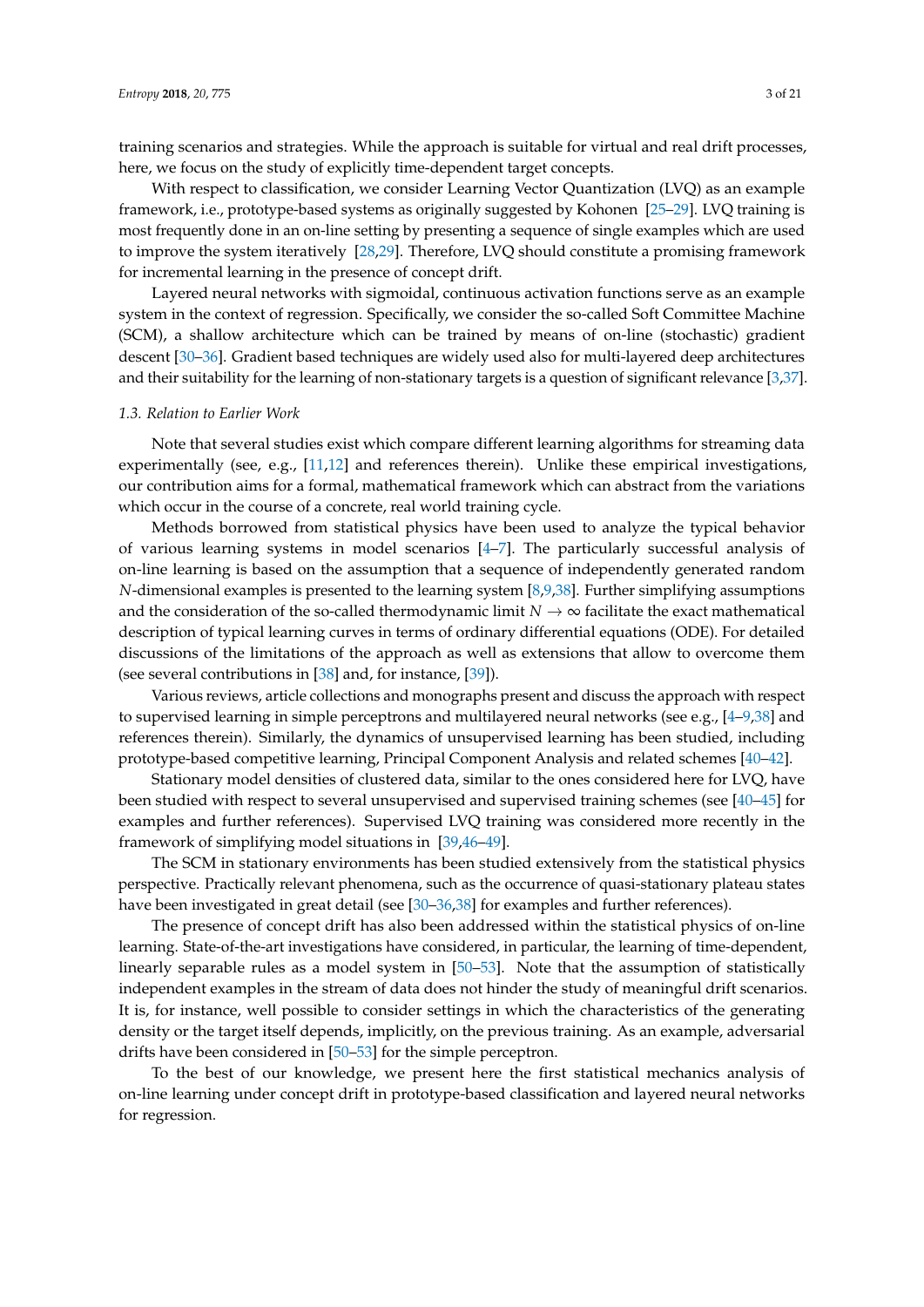#### *1.4. Outline*

The main aim of this work is to present and establish a theoretical framework in which to investigate models of learning scenarios. The considered example systems, i.e., LVQ for classification and layered networks for regression, serve as examples to illustrate and demonstrate the usefulness of the methodology in obtaining principled insights into the properties of learning systems under concept drift. Typical behavior can be described in terms of learning curves, which reflect practically relevant phenomena such as the tracking of randomly varying targets or delayed learning in gradient descent due to quasi-stationary plateau states of the training process.

In the following sections, we first introduce the specific example systems, i.e., LVQ and SCM considered for classification and regression, respectively. In Section [2.3,](#page-7-0) we revisit the mathematical description of the learning dynamics in stationary environments for both systems. Next, the model is extended to include real concept drifts. We also briefly discuss the potential introduction of virtual drifts and the consideration of weight decay as an explicit mechanism of forgetting.

First results of our analysis are presented in Section [3,](#page-11-0) which exemplify and demonstrate the usefulness of the methodological approach: We obtain insights into the ability of prototype-based systems to track a time-varying classification scheme. Furthermore, we investigate the effect of concept drift on regression systems trained by gradient-based methods. In Section [4,](#page-15-0) we conclude with a general discussion and outlook on future work.

## **2. Models and Mathematical Analysis**

We first introduce Learning Vector Quantization for classification with emphasis on the heuristic LVQ1 scheme. We further introduce a suitable, clustered density of input data, which is taken to define the target task in the model. Next, we present the Soft Committee Machine as an example regression system which can be studied in a so-called student–teacher scenario [\[5–](#page-17-8)[7\]](#page-17-6). Here, training is based on stochastic gradient descent with respect to a suitable cost function.

In Section [2.3,](#page-7-0) we revisit the analytical treatment of on-line learning in stationary environments. We extend the mathematical framework with respect to the presence of concept drift in regression and classification in Section [2.4.](#page-10-0) In addition, we consider the incorporation of weight decay. Formally, the modifications compared to the stationary cases are identical in both scenarios.

#### *2.1. Learning Vector Quantization*

Learning Vector Quantization constitutes a family of prototype-based algorithms which are used in a wide variety of practical classification problems [\[26](#page-18-17)[–29\]](#page-18-12). The popularity of the approach is due to several appealing properties: LVQ procedures are easy to implement and very intuitive. The classification of LVQ is based on a distance measure, frequently Euclidean, which is used to quantify the (dis-) similarity of feature vectors and class-specific prototypes. In contrast to the black-box character of many less transparent methods, LVQ allows for straightforward interpretations since the prototype vectors are embedded in the actual feature space and directly parameterize the classifier [\[28,](#page-18-13)[29\]](#page-18-12).

## 2.1.1. Nearest Prototype Classification and Winner-Takes-All Training

In general, several prototypes can be employed to represent each class. In this contribution, however, we restrict the analysis to simple situations with only two prototypes  $\vec{w}_k \in \mathbb{R}^N$  in total, where prototype *k* is supposed to represent the data from Class  $k \in \{1, 2\}$ .

A Nearest Prototype Classification (NPC) scheme is parameterized by the prototypes with respect to the distance measure  $d(\vec{w}, \vec{\xi})$ : A given  $\vec{\xi} \in \mathbb{R}^N$  is assigned to the class of the closest prototype. In the presence of only two prototypes, the assignment is to Class 1 if  $d(\vec{w}_1, \vec{\xi}) < d(\vec{w}_2, \vec{\xi})$  and to Class 2, otherwise. In practice, ties can be broken arbitrarily.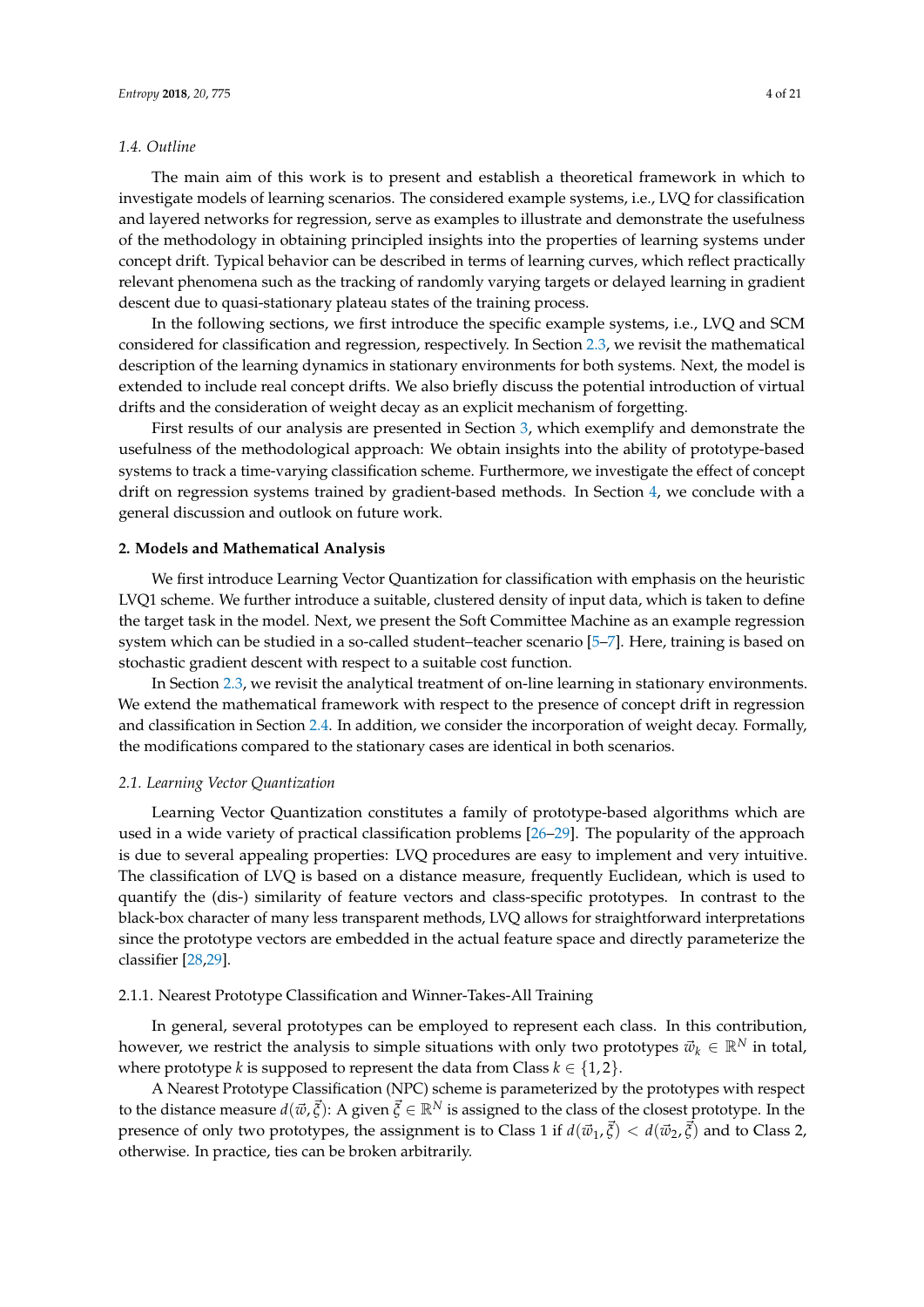A variety of distance measures can be used in LVQ, further enhancing the flexibility of the approach. Several popular choices, including adaptive distance measures in relevance learning, are discussed in [\[28](#page-18-13)[,29](#page-18-12)[,54\]](#page-19-10). In the following, we restrict ourselves to the most popular (squared) Euclidean measure

$$
d(\vec{w}, \vec{\xi}) = (\vec{w} - \vec{\xi})^2.
$$
 (1)

We assume that, in the training process, a sequence of single example data  $\{\vec{\xi}^{\,\mu}, \sigma^\mu\}$  is presented to the system [\[8,](#page-17-7)[9\]](#page-17-3). At time step  $\mu = 1, 2, \ldots$ , the vector  $\vec{\xi}^{\mu}$  is presented, together with its class label  $\sigma^{\mu} = 1$ , 2. Generic incremental or on-line LVQ updates are of the form [\[39](#page-19-2)[,46](#page-19-6)[–48\]](#page-19-11):

<span id="page-4-0"></span>
$$
\vec{w}_k^{\mu} = \vec{w}_k^{\mu-1} + \Delta \vec{w}_k^{\mu} \text{ with } \Delta \vec{w}_k^{\mu} = \frac{\eta}{N} f_k \left[ d_1^{\mu}, d_2^{\mu}, \sigma^{\mu}, \dots \right] \left( \vec{\xi}^{\mu} - \vec{w}_k^{\mu-1} \right) \text{ where } d_i^{\mu} = d(\vec{w}_i^{\mu-1}, \vec{\xi}^{\mu}) \tag{2}
$$

and the learning rate *η* is scaled with the input dimension *N*. The precise algorithm is specified by choice of the modulation function *f<sup>k</sup>* [. . .], which depends typically on the Euclidean distances of the data point from the current prototype positions and on the labels  $k, \sigma^{\mu} = 1, 2$  of the prototype and training example.

Arguably the most basic LVQ training scheme was suggested by Kohonen and is known as LVQ1 [\[25–](#page-18-11)[27\]](#page-18-18). In analogy to the NPC concept, it updates only the currently closest prototype according to a so-called Winner-Takes-All (WTA) scheme. Formally, the LVQ1 prescription for only two competing prototypes corresponds to Equation [\(2\)](#page-4-0) with

<span id="page-4-1"></span>
$$
f_k[d_1^{\mu}, d_2^{\mu}, \sigma^{\mu}] = \Theta\left(d_{\hat{k}}^{\mu} - d_k^{\mu}\right) \Psi(k, \sigma^{\mu}), \text{ where } \hat{k} = \begin{cases} 2 & \text{if } k = 1 \\ 1 & \text{if } k = 2, \end{cases}
$$
  
\n
$$
\Theta(x) = \begin{cases} 1 & \text{if } x > 0 \\ 0 & \text{else,} \end{cases} \text{ and } \Psi(k, \sigma) = \begin{cases} +1 & \text{if } k = \sigma \\ -1 & \text{else.} \end{cases}
$$
 (3)

Here, the Heaviside function  $\Theta(\ldots)$  singles out the winning prototype and the factor  $\Psi(k,\sigma^{\mu})$ determines the sign of the update: The WTA update according to Equation [\(3\)](#page-4-1) moves the prototype towards the presented feature vector if it carries the same class label  $k = \sigma^{\mu}$ . On the contrary, if the prototype is meant to present a different class, its distance from the data point is increased even further. Note that LVQ1 cannot be interpreted as a gradient descent procedure of a suitable cost function in a straightforward way due to discontinuities at the class boundaries.

Many modifications of LVQ have been suggested and discussed in the literature, including heuristically motivated extensions of LVQ1, cost function based schemes and variants employing unconventional or adaptive distance measures [\[25](#page-18-11)[–29,](#page-18-12)[54\]](#page-19-10). Mostly, they retain the basic idea of attraction and repulsion of the winning prototypes similar to Equation [\(3\)](#page-4-1).

#### 2.1.2. Clustered Model Data

LVQ algorithms are most suitable for classification schemes which reflect a given cluster structure in the data. In the modeling, we therefore consider a stream of random input vectors  $\vec{\zeta} \in \mathbb{R}^N$  which are generated independently according to a bi-modal distribution of the form [\[39](#page-19-2)[,46–](#page-19-6)[48\]](#page-19-11)

<span id="page-4-2"></span>
$$
P(\vec{\xi}) = \sum_{m=1,2} p_m P(\vec{\xi} \mid m) \text{ with } P(\vec{\xi} \mid m) = \frac{1}{(2 \pi v_m)^{N/2}} \exp \left[ -\frac{1}{2 v_m} \left( \vec{\xi} - \lambda \vec{B}_m \right)^2 \right]. \tag{4}
$$

The target classification is taken to coincide with the cluster membership here, i.e.,  $\sigma = m$  in Equation [\(3\)](#page-4-1). Class-conditional densities  $P(\vec{\xi} \mid m=1, 2)$  correspond to isotropic, spherical Gaussians with variances  $v_m$  and means  $\lambda \vec{B}_m$ . Prior weights of the clusters are denoted as  $p_m$  and satisfy  $p_1 + p_2 = 1$ . We assume that the vectors  $\vec{B}_m$  are orthonormal with  $\vec{B}_1^2 = \vec{B}_2^2 = 1$  and  $\vec{B}_1 \cdot \vec{B}_2 = 0$ . Obviously, the classes  $m = 1$ , 2 are not linearly separable due to the overlap of the clusters.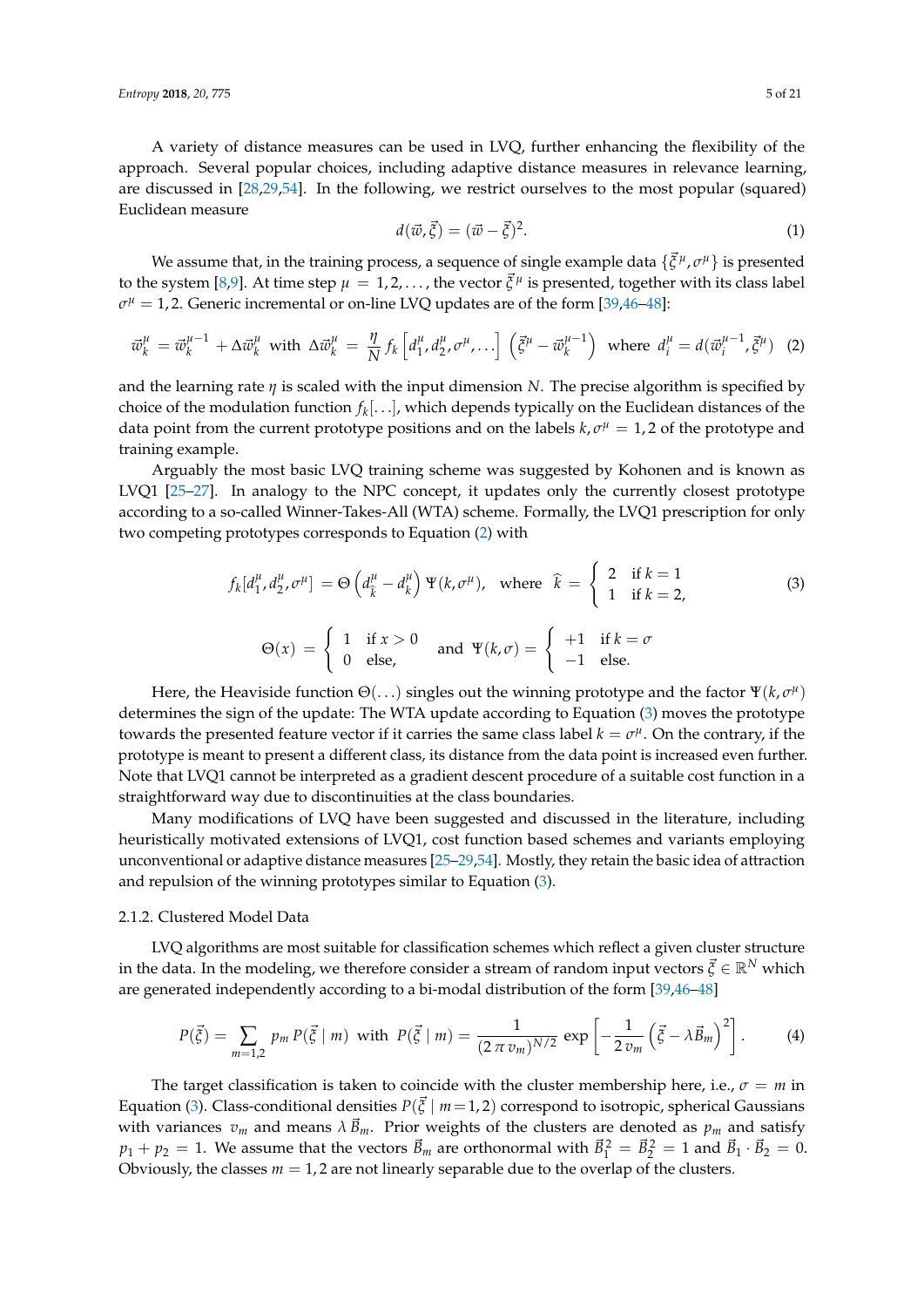As an illustration, Figure [1](#page-5-0) displays data in  $N = 200$  dimensions, generated according to a density of the form in Equation [\(4\)](#page-4-2). While the clusters are clearly visible in the subspace given by  $\bar{B}_1$  and  $\bar{B}_2$ , projections into a randomly chosen plane completely overlap.

<span id="page-5-0"></span>

**Figure 1.** *Clustered Model Density.* Illustration of the clustered density, Equation [\(4\)](#page-4-2), in  $N = 200$ dimensions, here with  $p_1 = 0.4$ ,  $p_2 = 0.6$  and  $v_1 = 0.64$ ,  $v_2 = 1.44$ . Triangles (squares) represent 120 (180) vectors  $\vec{\zeta}$  from the clusters centered at  $\lambda \vec{B}_1$  ( $\lambda \vec{B}_2$ ) with  $\lambda = 1.5$ , respectively. (a) Projections  $\vec{B}_{1,2} \cdot \vec{\xi}$  of the data. The cluster centers are marked by larger symbols. (**b**) Projections  $\vec{w}_{1,2} \cdot \vec{\xi}$  on two randomly chosen orthonormal vectors  $\vec{w}_{1,2}$ .

We denote conditional averages over  $P(\vec{\xi} \mid m)$  as  $\langle \cdots \rangle_{m'}$ , whereas mean values  $\langle \cdots \rangle = \sum_{m=1,2} p_m \langle \cdots \rangle_m$  are defined with respect to the full density (Equation [\(4\)](#page-4-2)). One obtains, for instance, the conditional and full averages

<span id="page-5-1"></span>
$$
\left\langle \vec{\xi} \right\rangle_m = \lambda \, \vec{B}_m, \quad \langle \vec{\xi}^2 \rangle_m = v_m \, N + \lambda^2 \, \text{ and } \, \langle \vec{\xi}^2 \rangle = (p_1 v_1 + p_2 v_2) \, N + \lambda^2. \tag{5}
$$

Note that, in the thermodynamic limit  $N\to\infty$ , which is considered below,  $\lambda^2$  can be neglected in comparison to the terms of  $\mathcal{O}(N)$  in Equation [\(5\)](#page-5-1).

## *2.2. Soft Committee Machines*

The term Soft Committee Machine (SCM) has been coined for feedforward neural networks with sigmoidal activations in a single hidden layer and a linear output unit (see, for instance, [\[30–](#page-18-14)[36,](#page-18-15)[55,](#page-19-12)[56\]](#page-19-13)). Its structure resembles that of a (crisp) committee machine with binary threshold hidden units, where the network's response is given by their majority vote (see [5-[7\]](#page-17-6) and references therein).

## 2.2.1. Network Definition

The output of an SCM with *K* hidden units and fixed hidden-to-output weights is of the form

<span id="page-5-2"></span>
$$
y(\vec{\xi}) = \sum_{k=1}^{K} g(\vec{w}_k \cdot \vec{\xi})
$$
 (6)

where  $\vec{w}_k \in \mathbb{R}^N$  denotes the weight vector connecting the *N*-dimensional input layer with the *k*th hidden unit. A non-linear transfer function  $g(\cdots)$  defines the hidden unit states and the final output is given as their sum. As a specific example, we consider the sigmoidal

$$
g(x) = \text{erf}\left(x/\sqrt{2}\right) \text{ with the derivative } g'(x) = \sqrt{\frac{2}{\pi}} e^{-x^2/2} \tag{7}
$$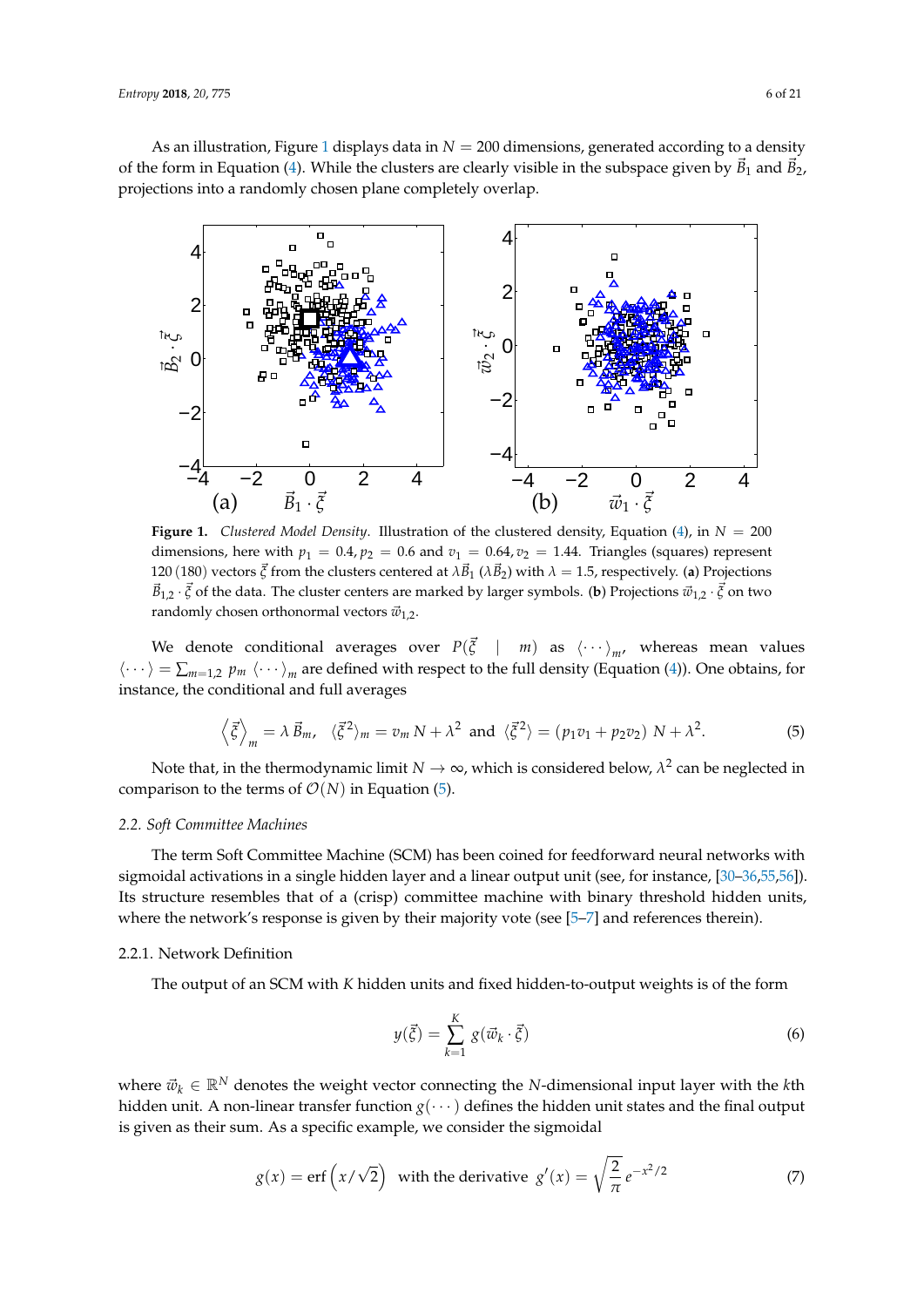The activation resembles closely other sigmoidal functions, e.g., the popular  $tanh(x)$ , but offers great mathematical ease in the analytical treatment, as originally exploited in [\[30\]](#page-18-14).

Note that the SCM, cf. Equation [\(6\)](#page-5-2), is not quite representing a universal approximator, a property which could be achieved by introducing adaptive local thresholds  $\vartheta_i \in \mathbb{R}$  in hidden unit activations of the form  $g\left(\vec{w}_i\cdot\vec{\xi}-\vartheta_i\right)$  (see [\[57\]](#page-19-14) for a general proof). Adaptive hidden-to-output weights also increase the flexibility of the SCM and have been studied in, for instance [\[33\]](#page-18-19), from a statistical physics perspective. Here, however, the emphasis is on basic dynamical effects in the on-line training of an SCM and we restrict ourselves to the simpler model defined above.

## 2.2.2. Regression Scheme and On-Line Gradient Descent

In the context of continuous regression, the training of neural networks with output *y*( $\vec{\xi}$ ) based on examples  $\left\{ \vec{\xi}^\mu \in \mathbb{R}^N, \tau^\mu \in \mathbb{R} \right\}$  is frequently guided by the quadratic deviation of the network output from the target values  $[1-3]$  $[1-3]$ . It serves as a cost function which evaluates the network performance with respect to a single example as

$$
e^{\mu}\left(\{\vec{w}_k\}_{k=1}^K\right) = \frac{1}{2}\left(y^{\mu} - \tau^{\mu}\right)^2 \text{ with the shorthand } y^{\mu} = y(\vec{\xi}^{\mu}).
$$
\n(8)

In stochastic or on-line gradient descent, updates of the weight vectors are based on the sequential presentation of single examples:

<span id="page-6-1"></span>
$$
\vec{w}_k^{\mu} = \vec{w}_k^{\mu-1} + \Delta \vec{w}_k^{\mu} \text{ with } \Delta \vec{w}_k^{\mu} = -\frac{\eta}{N} \frac{\partial e^{\mu}}{\partial \vec{w}_k} e^{\mu} = -\frac{\eta}{N} (y^{\mu} - \tau^{\mu}) \frac{\partial}{\partial \vec{w}_k} y^{\mu} \tag{9}
$$

where the gradient is evaluated in  $\vec{w}_{k}^{\mu-1}$ *k* . For the SCM architecture specified above, we have

$$
\frac{\partial y^{\mu}}{\partial \vec{w}_k} = g' \left( h_k^{\mu} \right) \vec{\xi}^{\mu} \text{ and } \Delta \vec{w}_k^{\mu} = -\frac{\eta}{N} \left( \sum_{i=1}^K \text{erf} \left[ \frac{1}{\sqrt{2}} h_i^{\mu} \right] - \tau^{\mu} \right) \frac{1}{\sqrt{2\pi}} \exp \left[ -\frac{1}{2} \left( h_k^{\mu} \right)^2 \right] \vec{\xi}^{\mu} \tag{10}
$$

with the inner products  $h_i^{\mu} = \vec{w}_i^{\mu-1}$  $\vec{g}^{\mu-1} \cdot \vec{\xi}^{\mu}$  of the current weight vectors with the new example input. Note that the change of weight vectors is proportional to  $\vec{\xi}^{\mu}$  and can be seen as a form of Hebbian Learning [\[1](#page-17-0)[–3\]](#page-17-1).

#### 2.2.3. Student–Teacher Scenario and Model Data

To define and model meaningful learning situations, we resort to the consideration of student–teacher scenarios [\[5–](#page-17-8)[8\]](#page-17-7). We assume that the target regression can be defined in terms of an SCM with a given number *M* of hidden units and a specific set of weights  $\left\{ \vec{B}_m \in \mathbb{R}^N \right\}_{m=1}^M$ *m*=1 :

$$
\tau(\vec{\xi}) = \sum_{m=1}^{M} g(\vec{B}_m \cdot \vec{\xi}). \tag{11}
$$

In the model, this so-called teacher network can be equipped with *M* > *K* hidden units to model regression schemes which cannot be learnt by an SCM student of the form in Equation [\(6\)](#page-5-2). On the contrary,  $K > M$  would correspond to an over-learnable target. For the discussion of these highly interesting cases in stationary environments, see, for instance, [\[30–](#page-18-14)[34\]](#page-18-20). In a student-teacher scenario with *K* and *M* hidden units, respectively, the update of the student weight vectors by on-line gradient descent reads:

<span id="page-6-0"></span>
$$
\vec{w}_k^{\mu} = \vec{w}_k^{\mu-1} - \frac{\eta}{N} \rho_k^{\mu} \vec{\xi}^{\mu} \text{ where } \rho_k^{\mu} = \left( \sum_{i=1}^K \text{erf}\left[\frac{h_i^{\mu}}{\sqrt{2}}\right] - \sum_{m=1}^M \text{erf}\left[\frac{b_m^{\mu}}{\sqrt{2}}\right] \right) \frac{1}{\sqrt{2\pi}} \exp\left[-\frac{1}{2} \left(h_k^{\mu}\right)^2\right] \tag{12}
$$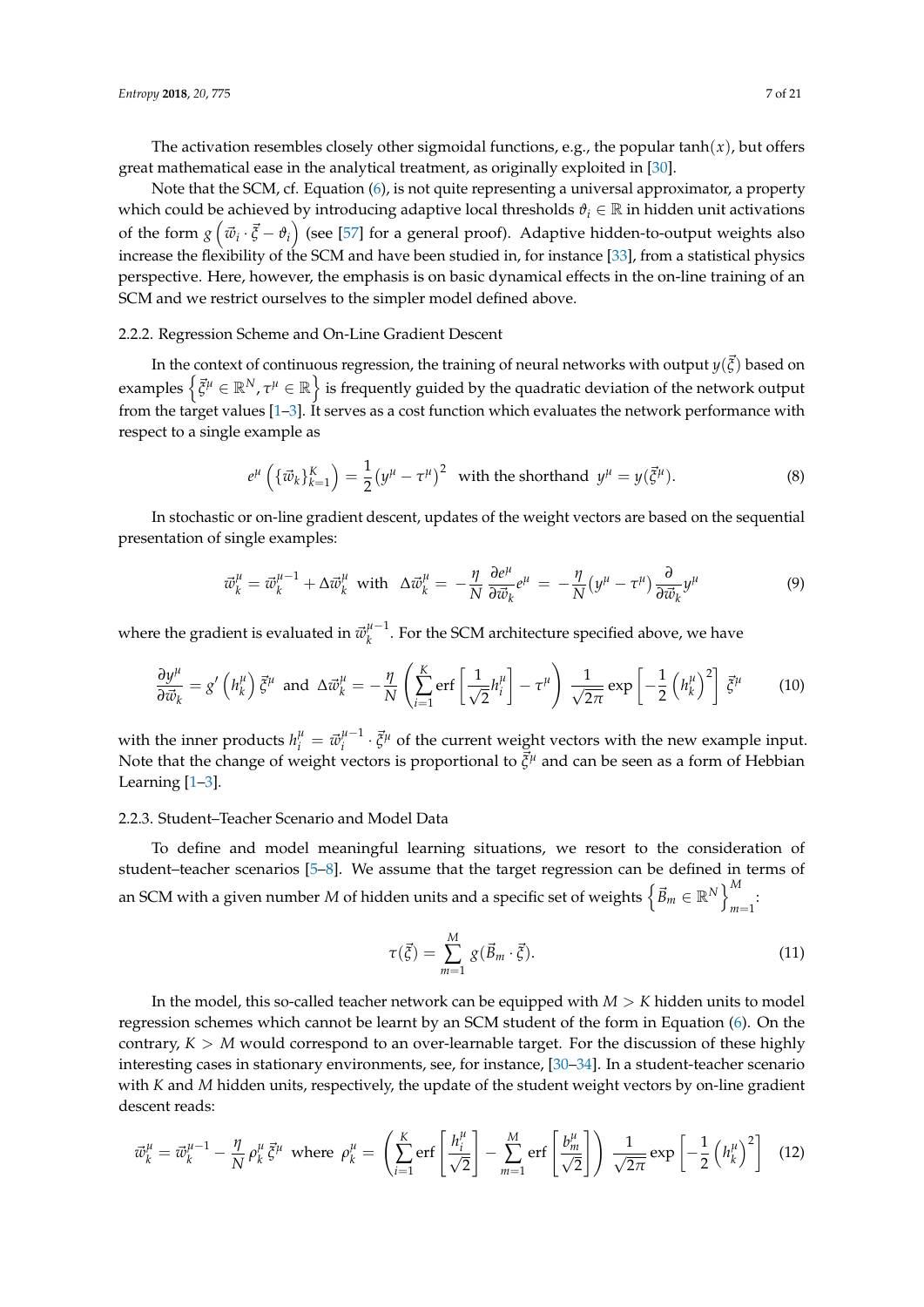with the quantities  $b_m^{\mu} = \vec{B}_m \cdot \vec{\xi}^{\mu}$  and  $h_k^{\mu} = \vec{w}_k^{\mu-1}$  $\frac{\mu-1}{k} \cdot \vec{\xi}^{\mu}$ .

In the following, we restrict our analysis to perfectly matching student complexity with  $K = M =$ 2 only, which further simplifies Equation [\(12\)](#page-6-0). Extensions to more hidden units and settings with  $K \neq M$  will be considered in forthcoming projects.

In contrast to the model for LVQ-based classification, the vectors  $\vec{B}_m$  define the target output  $\tau^{\mu} = \tau(\vec{\xi}^{\mu})$  explicitly via the teacher network for any input vector. While clustered input densities of the form in Equation [\(4\)](#page-4-2) can also be studied for feedforward networks as in  $[44,45]$  $[44,45]$ , we assume here that the actual input vectors are uncorrelated with the teacher vectors  $\vec{B}_m$ . Consequently, we can resort to a simpler model density and consider vectors  $\vec{\zeta}$  of independent, zero mean, unit variance components with, e.g.,

<span id="page-7-1"></span>
$$
P(\vec{\xi}) = \frac{1}{(2\pi)^{N/2}} \exp\left[-\frac{1}{2}(\vec{\xi})^2\right].
$$
 (13)

Note that Equation [\(13\)](#page-7-1) could be recovered formally from the density (Equation [\(4\)](#page-4-2)) as a special case with parameters  $\lambda = 0$  and  $v_1 = v_2 = 1$ , for which the two clusters coincide around the origin and *p*1,2 become irrelevant.

## <span id="page-7-0"></span>*2.3. The Dynamics of On-Line Training in Stationary Environments*

In the following, we sketch the successful theory of on-line learning [\[5–](#page-17-8)[8](#page-17-7)[,38\]](#page-19-1) as, for instance, applied to the dynamics of LVQ algorithms in [\[39,](#page-19-2)[46–](#page-19-6)[48\]](#page-19-11) and to on-line gradient descent in SCM in [\[30–](#page-18-14)[36\]](#page-18-15). We refer the reader to the original publications for details. The extensions to non-stationary situations with concept drifts are discussed in Section [2.4.](#page-10-0)

The analysis follows the same key steps in both settings. We consider adaptive vectors  $\vec{w}_{1,2} \in \mathbb{R}^N$ (prototypes in LVQ or student weights in the SCM) while the characteristic vectors  $\vec{B}_{1,2}$  specify the target task (cluster centers in LVQ training, SCM teacher vectors for regression).

The consideration of the thermodynamic limit  $N \to \infty$  is instrumental for the theoretical treatment. The limit facilitates the following key steps, which, eventually, yield an exact mathematical description of the training dynamics in terms of ordinary differential equations (ODE):

#### (a) *Order parameters*

The many degrees of freedom, i.e., the components of the adaptive vectors, can be characterized in terms of only very few quantities. The definition of meaningful so-called *order parameters* follows naturally from the specific mathematical structure of the model. After presentation of a number  $\mu$  of examples, as indicated by corresponding superscripts, we describe the system by the projections

$$
R_{im}^{\mu} = \vec{w}_i^{\mu} \cdot \vec{B}_m \quad \text{and} \quad Q_{ik}^{\mu} = \vec{w}_i^{\mu} \cdot \vec{w}_k^{\mu} \quad \text{with} \quad i, k, m \in \{1, 2\}. \tag{14}
$$

Obviously,  $Q_{11}^{\mu}$ ,  $Q_{22}^{\mu}$  and  $Q_{12}^{\mu} = Q_{21}^{\mu}$  relate to the norms and mutual overlap of the adaptive vectors, while the four quantities *Rim* specify their projections into the linear subspace defined by the characteristic vectors  $\{\vec{B}_1, \vec{B}_2\}$ , respectively.

#### (b) *Recursions*

For the order parameters, recursion relations can be derived directly from the learning algorithms in Equations [\(2\)](#page-4-0) and [\(9\)](#page-6-1), which are both of the generic form  $\vec{w}_k^\mu = \vec{w}_k^{\mu-1} + \Delta \vec{w}_k^\mu$  $\int_{k}^{\mu}$ , by considering the corresponding inner products:

<span id="page-7-2"></span>
$$
\frac{R_{im}^{\mu} - R_{im}^{\mu - 1}}{1/N} = \eta \Delta \vec{w}_i^{\mu} \cdot \vec{B}_m
$$
\n
$$
\frac{Q_{ik}^{\mu} - Q_{ik}^{\mu - 1}}{1/N} = \eta \left( \vec{w}_i^{\mu - 1} \cdot \Delta \vec{w}_k^{\mu} + \vec{w}_k^{\mu - 1} \cdot \Delta \vec{w}_i^{\mu} \right) + \eta^2 \Delta \vec{w}_i^{\mu} \cdot \Delta \vec{w}_k^{\mu}.
$$
\n(15)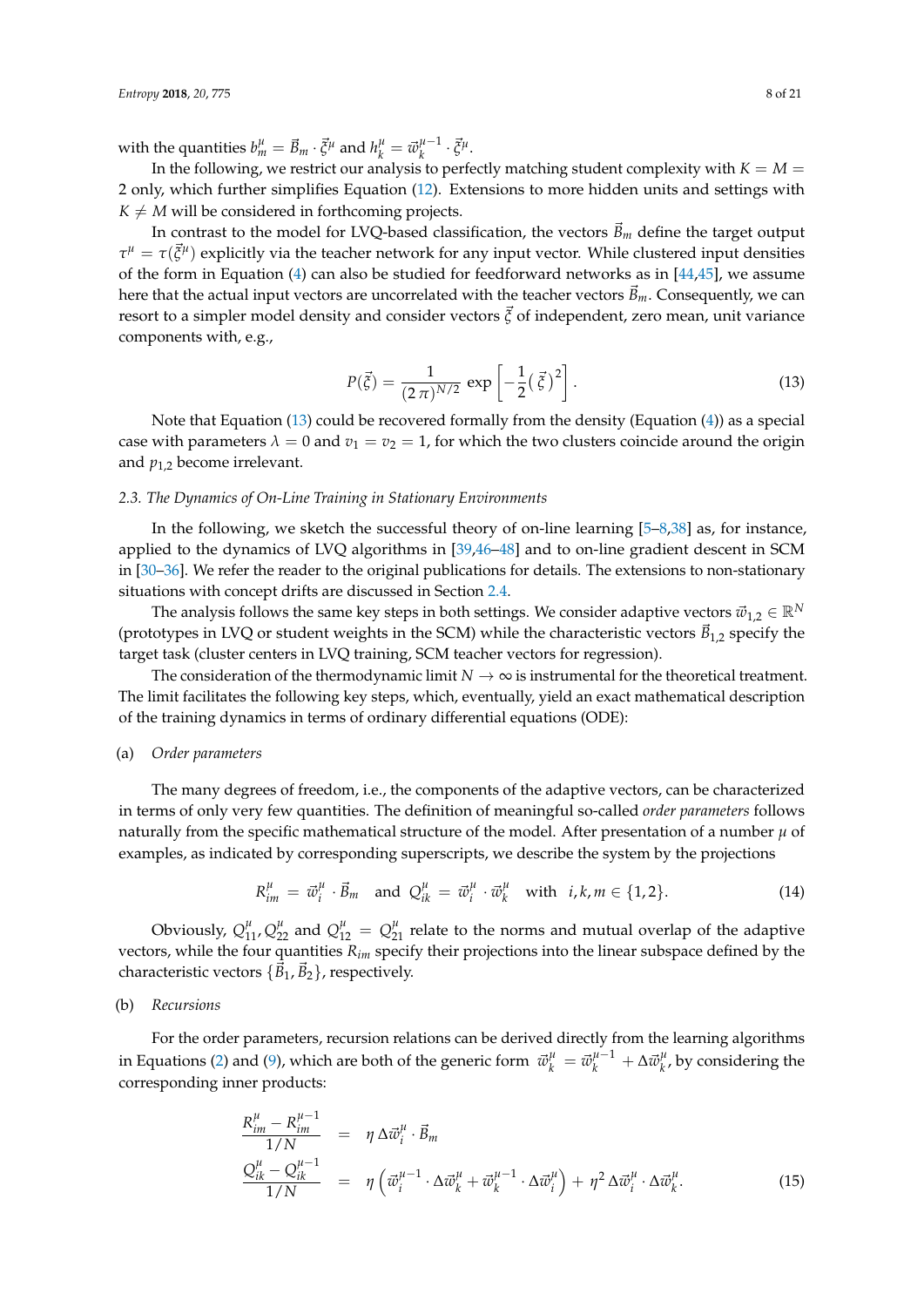Note that terms of order  $\mathcal{O}(1/N)$  on the right hand side (r.h.s.) of Equation [\(15\)](#page-7-2) will be neglected in the following.

#### (c) *Averages over the Model Data*

Applying the central limit theorem (CLT), we can perform an average over the random sequence of independent examples. Note that  $\Delta \vec{w}_k^{\mu}$  $\frac{\mu}{k} \propto \vec{\xi}^{\mu}$  or  $\Delta \vec{w}_{k}^{\mu}$  $\frac{\mu}{k} \propto \left( \vec{\xi}^{\mu} - \vec{w}_{k}^{\mu-1} \right)$  $\binom{\mu-1}{k}$ , respectively.

Consequently, the current input  $\vec{\zeta}^{\mu}$  enters the r.h.s. of Equation [\(15\)](#page-7-2) only through its norm  $\int \vec{\xi} |^2 = \mathcal{O}(N)$  and the quantities

<span id="page-8-0"></span>
$$
h_i^{\mu} = \vec{w}_i^{\mu-1} \cdot \vec{\xi}^{\mu} \text{ and } b_m^{\mu} = \vec{B}_m \cdot \vec{\xi}^{\mu}.
$$
 (16)

Since these inner products correspond to sums of many independent random quantities in our model, the CLT implies that the projections in Equation [\(16\)](#page-8-0) are correlated Gaussian quantities for large *N* and their joint density  $P(h_1^{\mu})$  $\frac{\mu}{1}$ ,  $h_2^{\mu}$  $\frac{\mu}{2}$ ,  $b_1^{\mu}$  $\frac{\mu}{1}$ ,  $b_2^{\mu}$  $\binom{\mu}{2}$  is given completely by first and second moments.

*LVQ*: For the clustered density, cf. Equation [\(4\)](#page-4-2), the conditional moments read

$$
\left\langle h_i^{\mu} \right\rangle_m = \lambda R_{im}^{\mu-1}, \quad \left\langle b_m^{\mu} \right\rangle_n = \lambda \delta_{mn}, \quad \left\langle h_i^{\mu} h_k^{\mu} \right\rangle_m - \left\langle h_i^{\mu} \right\rangle_m \left\langle h_k^{\mu} \right\rangle_m = v_m Q_{ik}^{\mu-1},
$$
\n
$$
\left\langle h_i^{\mu} b_n^{\mu} \right\rangle_m - \left\langle h_i^{\mu} \right\rangle_m \left\langle b_n^{\mu} \right\rangle_m = v_m R_{in}^{\mu-1}, \quad \left\langle b_i^{\mu} b_n^{\mu} \right\rangle_m - \left\langle b_i^{\mu} \right\rangle_m \left\langle b_n^{\mu} \right\rangle_m = v_m \delta_{ln}, \tag{17}
$$

where  $i, k, l, m, n \in \{1, 2\}$  and  $\delta_{\dots}$  is the Kronecker-Delta.

*SCM:* In the simpler case of the isotropic, spherical density (Equation [\(13\)](#page-7-1)) with  $\lambda = 0$  and  $v_1 = v_2 = 1$  the moments reduce to

$$
\left\langle h_i^{\mu} \right\rangle = 0, \quad \left\langle b_m^{\mu} \right\rangle = 0, \quad \left\langle h_i^{\mu} h_k^{\mu} \right\rangle - \left\langle h_i^{\mu} \right\rangle \left\langle h_k^{\mu} \right\rangle = Q_{ik}^{\mu - 1}
$$
\n
$$
\left\langle h_i^{\mu} b_n^{\mu} \right\rangle - \left\langle h_i^{\mu} \right\rangle \left\langle b_n^{\mu} \right\rangle = R_{in}^{\mu - 1}, \quad \left\langle b_i^{\mu} b_n^{\mu} \right\rangle - \left\langle b_i^{\mu} \right\rangle \left\langle b_n^{\mu} \right\rangle = \delta_{ln}. \tag{18}
$$

Hence, in both cases, the joint density of  $h_{1,2}^{\mu}$  and  $b_{1,2}^{\mu}$  is fully specified by the values of the order parameters in the previous time step and the parameters of the model density. This important result enables us to perform an average of the recursion relations (Equation  $(15)$ ) over the latest training example in terms of Gaussian integrals. Moreover, the resulting r.h.s. can be expressed in closed form in  $\{R_{im}^{\mu-1}, Q_{ik}^{\mu-1}\}.$ 

## (d) *Self-Averaging Properties*

The self-averaging property of order parameters makes it possible to restrict the description to their mean values: Fluctuations of the stochastic dynamics can be neglected in the limit  $N \to \infty$ . This concept has been borrowed from the statistical physics of disordered materials and has been applied frequently in the study of neural network models and learning processes [\[4–](#page-17-2)[7\]](#page-17-6). For a detailed mathematical discussion in the context of sequential on-line learning, see [\[58\]](#page-19-16).

Consequently, we can interpret the averaged Equation [\(15\)](#page-7-2) directly as deterministic recursions for the means of  ${R<sup>µ</sup>_{im'}} Q<sup>µ</sup>_{ik}$  which coincide with their actual values in the thermodynamic limit.

#### (e) *Continuous Time Limit and ODE*

For  $N \to \infty$ , we can interpret the ratios on the left hand sides of Equation [\(15\)](#page-7-2) as derivatives with respect to the continuous learning time

$$
\alpha = \mu / N. \tag{19}
$$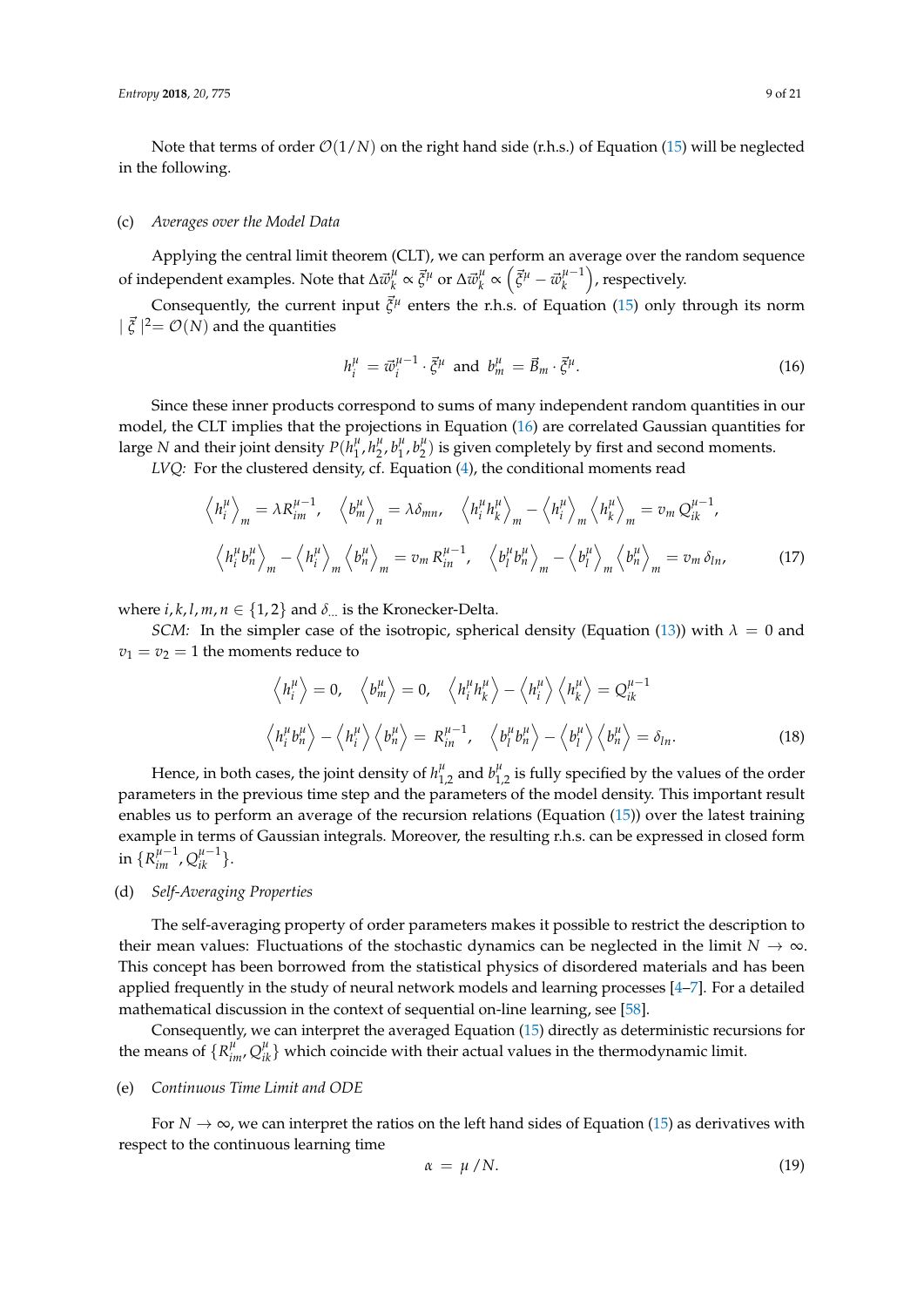This scaling corresponds to the plausible assumption that the number of examples required for successful training is proportional to the number of degrees of freedom in the system.

Averages are performed over the joint densities  $P(\lbrace h_i, b_m \rbrace)$  corresponding to the most recent, independently drawn input vector. Here, and in the following, we have omitted the index  $\mu$ .

The resulting sets of coupled ODE obtained from Equation [\(15\)](#page-7-2) are of the generic form:

<span id="page-9-0"></span>
$$
\left[\frac{dR_{im}}{d\alpha}\right]_{stat} = \eta F_{im} \text{ and } \left[\frac{dQ_{ik}}{d\alpha}\right]_{stat} = \eta G_{ik}^{(1)} + \eta^2 G_{ik}^{(2)}.
$$
 (20)

Here, the subscript *stat* indicates that the ODE describe learning from a stationary density, cf. Equation  $(4)$  or  $(13)$ .

*LVQ:* For the classification model, we have to insert the terms

<span id="page-9-1"></span>
$$
F_{im} = (\langle b_m f_i \rangle - R_{im} \langle f_i \rangle),
$$
  
\n
$$
G_{ik}^{(1)} = \left( \langle h_i f_k + h_k f_i \rangle - Q_{ik} \langle f_i + f_k \rangle \right) \text{ and } G_{ik}^{(2)} = \sum_{m=1,2} v_m p_m \langle f_i f_k \rangle_m
$$
\n(21)

with the LVQ1 modulation functions *f<sup>i</sup>* from Equation [\(3\)](#page-4-1) and (conditional) averages with respect to the density (Equation [\(4\)](#page-4-2)).

*SCM:* In the modeling of regression in a student–teacher scenario, we obtain

<span id="page-9-2"></span>
$$
F_{im} = \langle \rho_i b_m \rangle, \quad G_{ik}^{(1)} = \langle (\rho_i h_k + \rho_k h_i) \rangle \text{ and } G_{ik}^{(2)} = \langle \rho_i \rho_k \rangle \tag{22}
$$

where the quantities  $\rho_i$  are defined in Equation [\(12\)](#page-6-0) for the latest input vector and averages are performed over the isotropic input density (Equation [\(13\)](#page-7-1)).

In both training scenarios considered here, the r.h.s. of Equation [\(20\)](#page-9-0), as given by Equations [\(21\)](#page-9-1) and [\(22\)](#page-9-2), can be expressed in terms of elementary functions. For the straightforward yet lengthy results, we refer the reader to the original literature for LVQ [\[39,](#page-19-2)[46\]](#page-19-6) and SCM [\[31](#page-18-21)-34].

## (f) *Generalization error*

After training, the success of learning is quantified in terms of the generalization error  $\epsilon_{g}$ , which can also be expressed as a function of order parameters.

*LVQ:* In the case of classification,  $\epsilon_g$  is given as the probability of misclassifying a novel, randomly drawn input vector. In the LVQ model, class-specific errors corresponding to data from clusters  $k = 1, 2$ in Equation [\(4\)](#page-4-2) can be considered separately:

$$
\epsilon_g = p_1 \epsilon_g^1 + p_2 \epsilon_{g'}^2 \quad \text{where } \epsilon_g^k = \left\langle \Theta \left( d_k - d_{\widehat{k}} \right) \right\rangle_k \tag{23}
$$

is the class-specific misclassification rate, i.e., the probability for an example drawn from a cluster *k* to be assigned to  $k \neq k$  with  $d_k > d_{\hat{k}}$ . For the derivation of the class-wise and total generalization error for systems with two prototypes as functions of the order parameters, we also refer to [\[39\]](#page-19-2). One obtains

$$
\epsilon_{g}^{k} = \Phi\left(\frac{Q_{kk} - Q_{\widehat{k}\widehat{k}} - 2\lambda (R_{kk} - R_{\widehat{k}k})}{2\sqrt{v_{k}}\sqrt{Q_{11} - 2Q_{12} + Q_{22}}}\right) \text{ where } \Phi(z) = \int_{-\infty}^{z} dx \frac{e^{-x^{2}/2}}{\sqrt{2\pi}}.
$$
 (24)

*SCM:* For regression, the generalization error is defined as an average  $\langle \cdots \rangle$  of the quadratic deviation between student and teacher output over the isotropic density, cf. Equation [\(13\)](#page-7-1):

$$
\epsilon_g = \frac{1}{2} \left\langle \left( \sum_{k=1}^K \text{erf} \left[ \frac{h_k}{\sqrt{2}} \right] - \sum_{m=1}^M \text{erf} \left[ \frac{b_m}{\sqrt{2}} \right] \right)^2 \right\rangle, \tag{25}
$$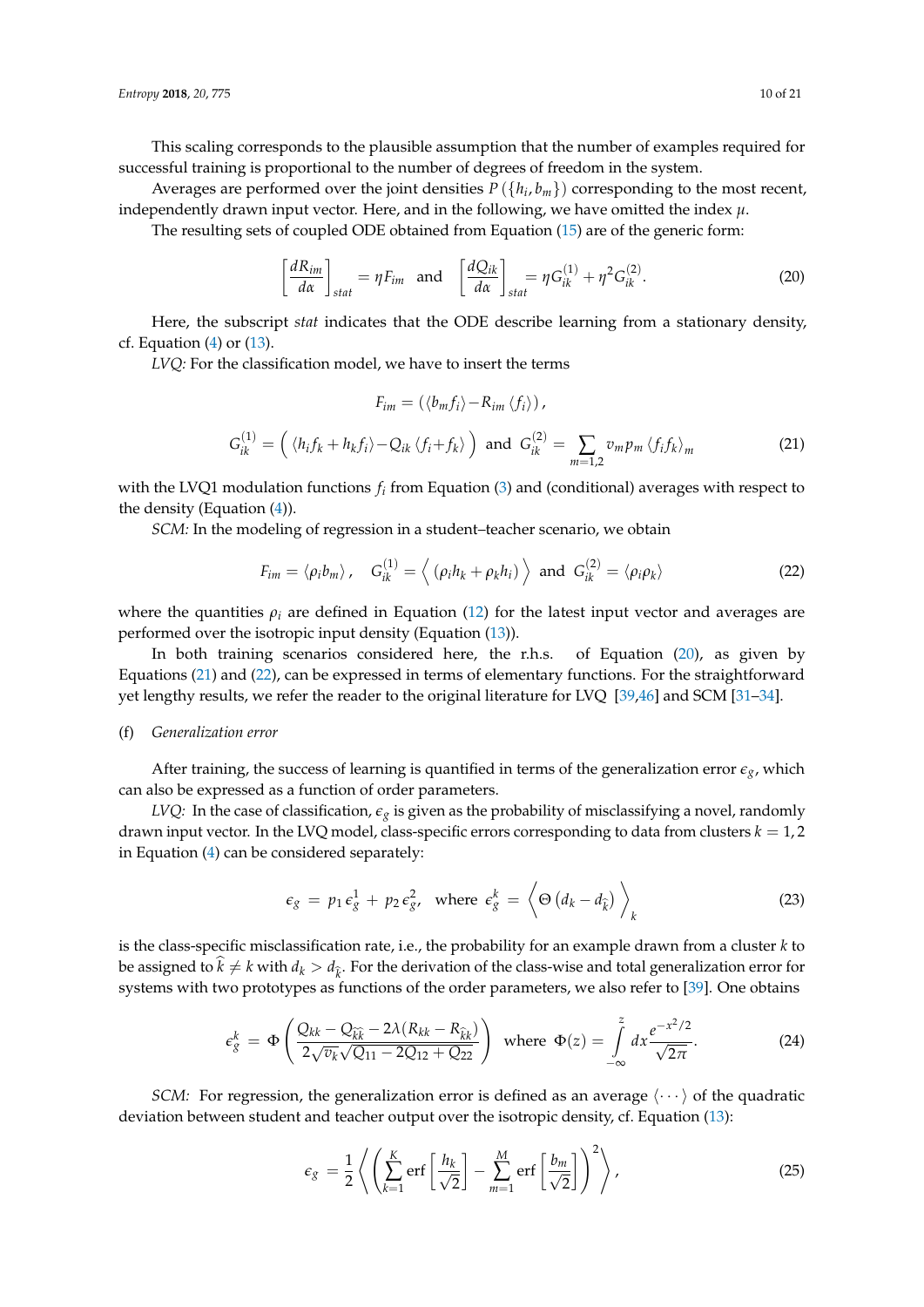the full form of which can be found in [\[31](#page-18-21)[,32\]](#page-18-22) for arbitrary *K* and *M*. For  $K = M = 2$  with orthonormal teacher vectors, it simplifies to

$$
\epsilon_g = \frac{1}{3} + \frac{1}{\pi} \left[ \sum_{i,k=1}^2 \arcsin\left(\frac{Q_{ik}}{\sqrt{1 + Q_{ii}}\sqrt{1 + Q_{kk}}}\right) - 2 \sum_{i,m=1}^2 \arcsin\left(\frac{R_{im}}{\sqrt{2}\sqrt{1 + Q_{ii}}}\right) \right].
$$
 (26)

#### (g) *Learning curves*

The (numerical) integration of the ODE for a given particular training algorithm, model density and specific initial conditions,  ${R_{im}(0), Q_{ik}(0)}$  yields the temporal evolution of order parameters in the course of training.

Exploiting the self-averaging properties of order parameters once more, we can obtain the learning curves  $\epsilon_g(\alpha) = \epsilon_g(\{R_{im}(\alpha), Q_{ik}(\alpha)\})$ , i.e., the generalization error after on-line training with  $(\alpha N)$ random examples.

## <span id="page-10-0"></span>*2.4. The Learning Dynamics Under Concept Drift*

The analysis summarized in the previous section concerns learning in the presence of a stationary concept, i.e., for a density of the form of Equation [\(4\)](#page-4-2) or [\(13\)](#page-7-1) with characteristic vectors  $\vec{B}_{1,2}$  which do not change in the course of training. Here, we discuss the effect of concept drift on the learning process within the modeling framework and consider weight decay as an explicit mechanism of forgetting.

#### 2.4.1. Virtual Drift

Several virtual drift processes can be studied in appropriate modifications of the basic framework. Virtual drifts affect the statistical properties of observed example data, while the actual target task remains the same. As one example, time-varying label noise could be incorporated into both models in a straightforward way [\[5](#page-17-8)[–7\]](#page-17-6). Similarly, non-stationary cluster variances in the input density, cf. Equation [\(4\)](#page-4-2), can be considered by assuming explicitly time-dependent  $v_{\sigma}(\alpha)$  in Equation [\(20\)](#page-9-0). A particularly relevant case would be that of non-stationary prior probabilities  $p_{\sigma}(\alpha)$  in classification, where a varying fraction of examples represents each of the classes in the data stream. In practical situations, varying class bias can complicate the training significantly and lead to inferior performance.

We will investigate these and similar, purely virtual drift processes in forthcoming studies.

## <span id="page-10-2"></span>2.4.2. Real Drift

In the presented framework, a real drift can be modeled as a process which displaces the characteristic vectors  $\vec{B}_{1,2}$  (cluster centers in LVQ, teacher weight vectors in the SCM) in the *N*-dimensional feature space. Various scenarios could be considered; we restrict ourselves to the analysis of a random diffusion of vectors  $\vec{B}_{1,2}(\mu)$ . Upon presentation of example  $\mu$ , we assume that random vectors  $\vec{B}_{1,2}(\mu)$  are generated which satisfy the conditions

<span id="page-10-1"></span>
$$
\vec{B}_1(\mu) \cdot \vec{B}_1(\mu - 1) = \vec{B}_2(\mu) \cdot \vec{B}_2(\mu - 1) = \left(1 - \frac{\delta}{N}\right)
$$
  

$$
\vec{B}_1(\mu) \cdot \vec{B}_2(\mu) = 0 \text{ and } |\vec{B}_1(\mu)|^2 = |\vec{B}_2(\mu)|^2 = 1.
$$
 (27)

Here, *δ* quantifies the strength of the drift process. The displacement of the characteristic vectors is very small in an individual training step and we assume for simplicity that orthonormality is preserved. In terms of the above defined continuous time  $\alpha = \mu/N$ , the drift parameter sets the time scale 1/ $\delta$  on which the vectors lose memory of their previous positions according to  $\vec{B}_m(\alpha_1) \cdot \vec{B}_m(\alpha_0)$  =  $\exp[-\delta(\alpha_1 - \alpha_0)]$  for  $\alpha_1 > \alpha_0$ .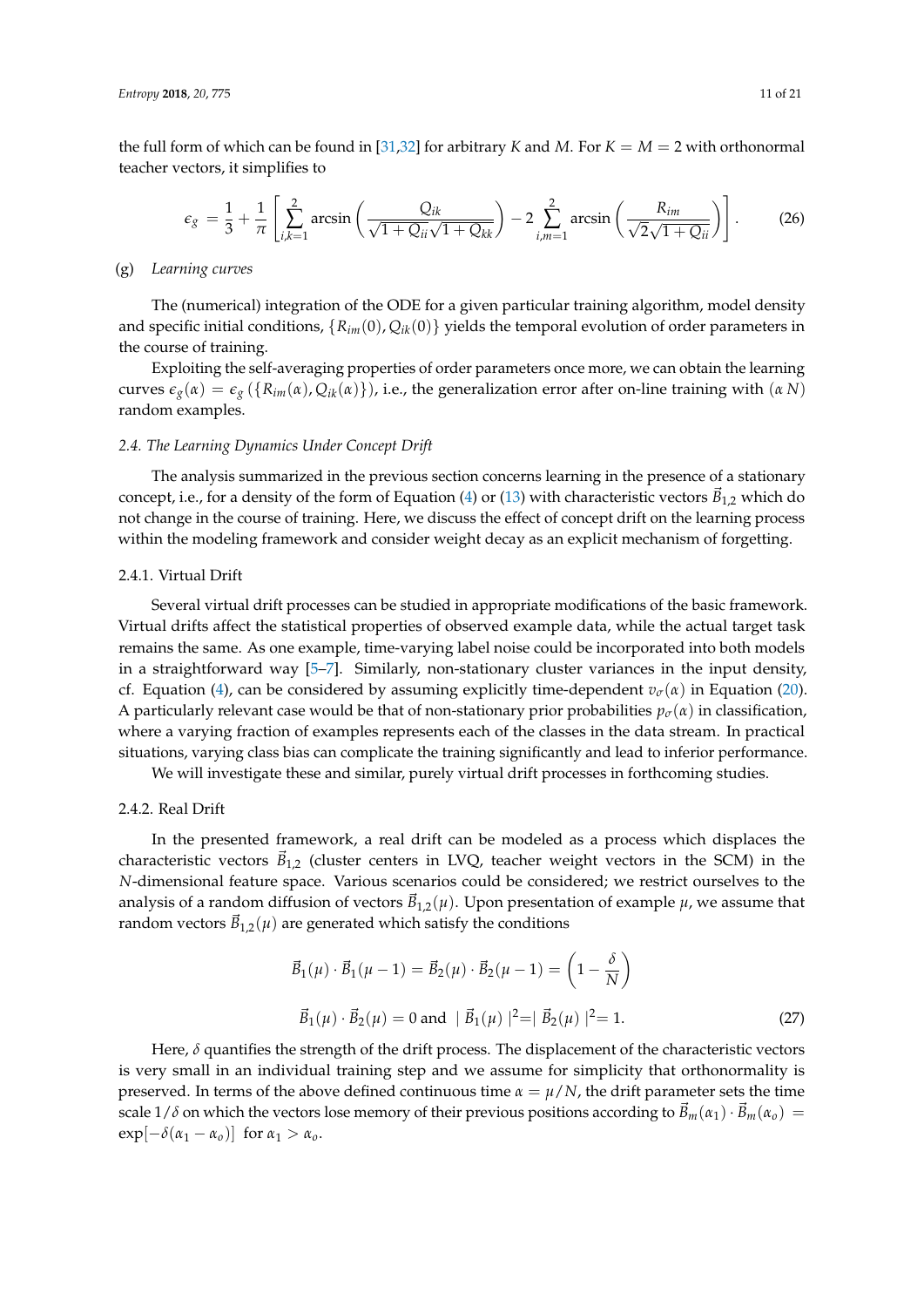The effect of such a drift process can be accounted for in the mathematical analysis of the dynamics in a straightforward way: For a given vector  $\vec{w}_i \in \mathbb{R}^N$ , we obtain [\[50](#page-19-8)[–53\]](#page-19-9)

$$
\left[\vec{w}_i \cdot \vec{B}_k(\mu)\right] = \left(1 - \frac{\delta}{N}\right) \left[\vec{w}_i \cdot \vec{B}_k(\mu - 1)\right] \text{ for } k = 1, 2
$$
 (28)

under the above specified small displacement in discrete learning time. Hence, the drift tends to decrease the student–teacher overlaps continuously which clearly deteriorates the success of training compared with the stationary case. The resulting ODE for the training dynamics in the limit  $N \to \infty$ under the drift process (Equation  $(27)$ ) reads

$$
\left[\frac{dR_{im}}{d\alpha}\right]_{drift} = \left[\frac{dR_{im}}{d\alpha}\right]_{stat} - \delta R_{im} \text{ and } \left[\frac{dQ_{ik}}{d\alpha}\right]_{drift} = \left[\frac{dQ_{ik}}{d\alpha}\right]_{stat}
$$
(29)

with the terms  $[\cdots]_{stat}$  for stationary environments taken from Equation [\(20\)](#page-9-0). However, as the teacher vectors are time-dependent, order parameters  $R_{im}(\alpha)$  correspond to the inner products  $\vec{w}_i^{\mu}$  $\vec{B}_{m}(\mu)$ , here.

## <span id="page-11-2"></span>2.4.3. Weight Decay

Possible motivations for the introduction of so-called weight decay in machine learning systems range from regularization as to reduce the risk of over-fitting in regression and classification [\[1](#page-17-0)[–3\]](#page-17-1) to the modeling of forgetful memories in attractor neural networks [\[59](#page-19-17)[,60\]](#page-19-18).

Here, we introduce weight decay as an element of explicit forgetting to potentially improve the performance of the trained systems in the presence of real concept drift. To this end, we consider the multiplication of all adaptive vectors by a factor  $(1 - \gamma/N)$  before the generic learning step given by  $\Delta \vec{w}^{\mu}_i$  $i_i^{\mu}$  in Equation [\(2\)](#page-4-0) or [\(9\)](#page-6-1), respectively:

<span id="page-11-1"></span>
$$
\vec{w}_i^{\mu} = \left(1 - \frac{\gamma}{N}\right) \vec{w}_i^{\mu - 1} + \Delta \vec{w}_i^{\mu}.
$$
\n(30)

Analogous modifications of perceptron training under concept drift were discussed in [\[50](#page-19-8)[–53\]](#page-19-9), and weight decay in the SCM has been studied in [\[61](#page-19-19)[,62\]](#page-19-20). Since the multiplications with  $(1 - \gamma/N)$ accumulate in the course of training, weight decay enforces an increased influence of the most recent training data as compared to earlier examples.

In the thermodynamic limit  $N \to \infty$ , the modified ODE for training under real drift, cf. Equation [\(27\)](#page-10-1), and weight decay, Equation [\(30\)](#page-11-1), are obtained in a straightforward manner and read

$$
\left[\frac{dR_{im}}{d\alpha}\right]_{decay} = \left[\frac{dR_{im}}{d\alpha}\right]_{stat} - (\delta + \gamma)R_{im} \text{ and } \left[\frac{dQ_{ik}}{d\alpha}\right]_{decay} = \left[\frac{dQ_{ik}}{d\alpha}\right]_{stat} - 2\gamma Q_{ik}
$$
(31)

with the terms for stationary environments in absence of weight decay, Equation [\(20\)](#page-9-0).

## <span id="page-11-0"></span>**3. Results and Discussion**

We present and discuss first results that illustrate the usefulness of the modeling framework. First, we obtain insight into the capability of LVQ to cope with concept drift in classification. Second, we investigate the non-trivial effects of drift on the on-line gradient descent training of layered neural networks in regression tasks.

## *3.1. Learning Vector Quantization in the Presence of Real Concept Drift*

We study the typical behavior of LVQ1 under real concept drift as defined in Section [2.4.2.](#page-10-2) Throughout the following, we consider prototypes initialized as independent, normalized random vectors with no prior knowledge of the cluster structure, which corresponds to

$$
Q_{11}(0) = Q_{22}(0) = 1, \ Q_{12}(0) = 0 \text{ and } R_{im}(0) = 0 \text{ for } i, m \in \{1, 2\}. \tag{32}
$$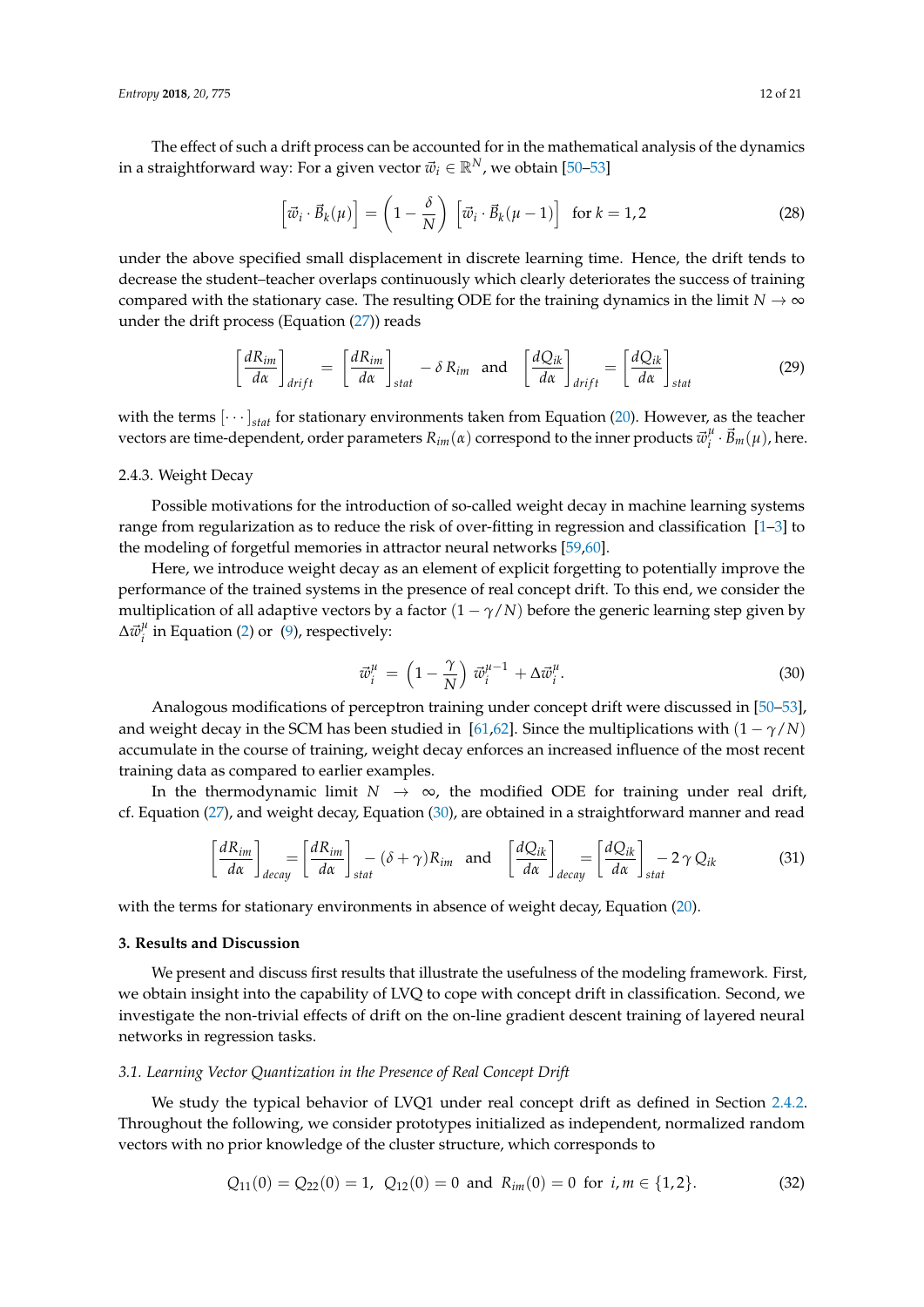Figure [2a](#page-12-0) displays example learning curves  $\epsilon_g(\alpha)$  for a drift with  $\delta = 1$  for different learning rates, see the caption for other model parameters. Details of the initial phase of training, depend on the interplay of initial values  $Q_{ii}(0)$  and the learning rate. Note that a non-monotonic behavior of  $\epsilon_g(\alpha)$ can be observed for some settings.

Monte Carlo simulations show excellent agreement with the  $(N \to \infty)$  theoretical predictions already for relatively small systems. This parallels the findings presented in [\[39,](#page-19-2)[46\]](#page-19-6) for stationary environments. As just one example, Figure [2a](#page-12-0) also shows the mean and standard deviation of  $\epsilon_g$  over 25 randomized runs of the training for  $\eta = 1$  and  $N = 1000$ . A systematic comparison and discussion of the *N*-dependence in computer experiments of LVQ under concept drift will be presented elsewhere.

The results for large *α* show that the success of learning, i.e., the degree to which the drifting concept can be tracked by LVQ1, depends on the learning rate in a non-trivial way. In contrast to learning in stationary environments, the use of very small learning rates obviously fails to maintain the ability to generalize in the presence of a significant real drift. On the other hand, too large learning rates result in inferior performance as well.

<span id="page-12-0"></span>

**Figure 2.** *LVQ under Concept Drift: Learning Curves and the Role of the Learning Rate*. LVQ1 training from data according to the model density (Equation [\(4\)](#page-4-2)) with  $\lambda = 1$ ,  $p_1 = p_2 = 0.5$  and  $v_1 = v_2 = 0.5$  in the presence of real concept drift. (**a**) Learning curves  $\epsilon_g(\alpha)$  for  $\delta = 1$  and various learning rates *η*. Symbols and error bars mark the mean results and standard deviations observed in 25 randomized simulations for  $N = 1000$  with  $\eta = 1$  as an example. (**b**) Asymptotic  $(\alpha \to \infty)$  generalization error as a function of the learning rate *η* for different drift parameters *δ* and in the stationary environment with  $\delta = 0$ .

After presenting many examples, i.e., in the limit  $\alpha \to \infty$ , the system approaches a quasi-stationary state in which the LVQ prototypes track the drifting center vectors  $B_{1,2}$  with constant overlap parameters *Rim*, *Qik*. The configuration corresponds to the stationarity conditions

$$
\left[\frac{dR_{im}}{d\alpha}\right]_{drift} = 0 \quad \text{and} \quad \left[\frac{dQ_{ik}}{d\alpha}\right]_{drift} = 0. \tag{33}
$$

Figure [2b](#page-12-0) shows the  $\alpha \to \infty$  asymptotic generalization error  $\epsilon_g^{\infty} = \lim_{\alpha \to \infty} \epsilon_g(\alpha)$  as a function of *η*. Only in absence of drift, i.e., for  $\delta = 0$ , the best possible generalization ability of LVQ1 is obtained in the limit  $\eta \to 0$ . We refer the reader to [\[39](#page-19-2)[,46\]](#page-19-6) for a detailed discussion of  $\epsilon_g^{\infty}$  and its dependence of the model parameters  $\lambda$ ,  $p_{\pm}$  and  $v_{\pm}$ . For  $\delta > 0$ , the limit  $\eta \to 0$  results in trivial asymptotic behavior corresponding to random guesses, with  $\epsilon_g^{\infty} = 1/2$  for the symmetric input density with  $p_1 = p_2$  and  $v_1 = v_2$ , for instance.

Given the drift parameter  $\delta$ , an optimal constant learning rate can be identified with respect to the generalization ability in the quasi-stationary state. The use of this learning rate yields, for  $\alpha \to \infty$ ,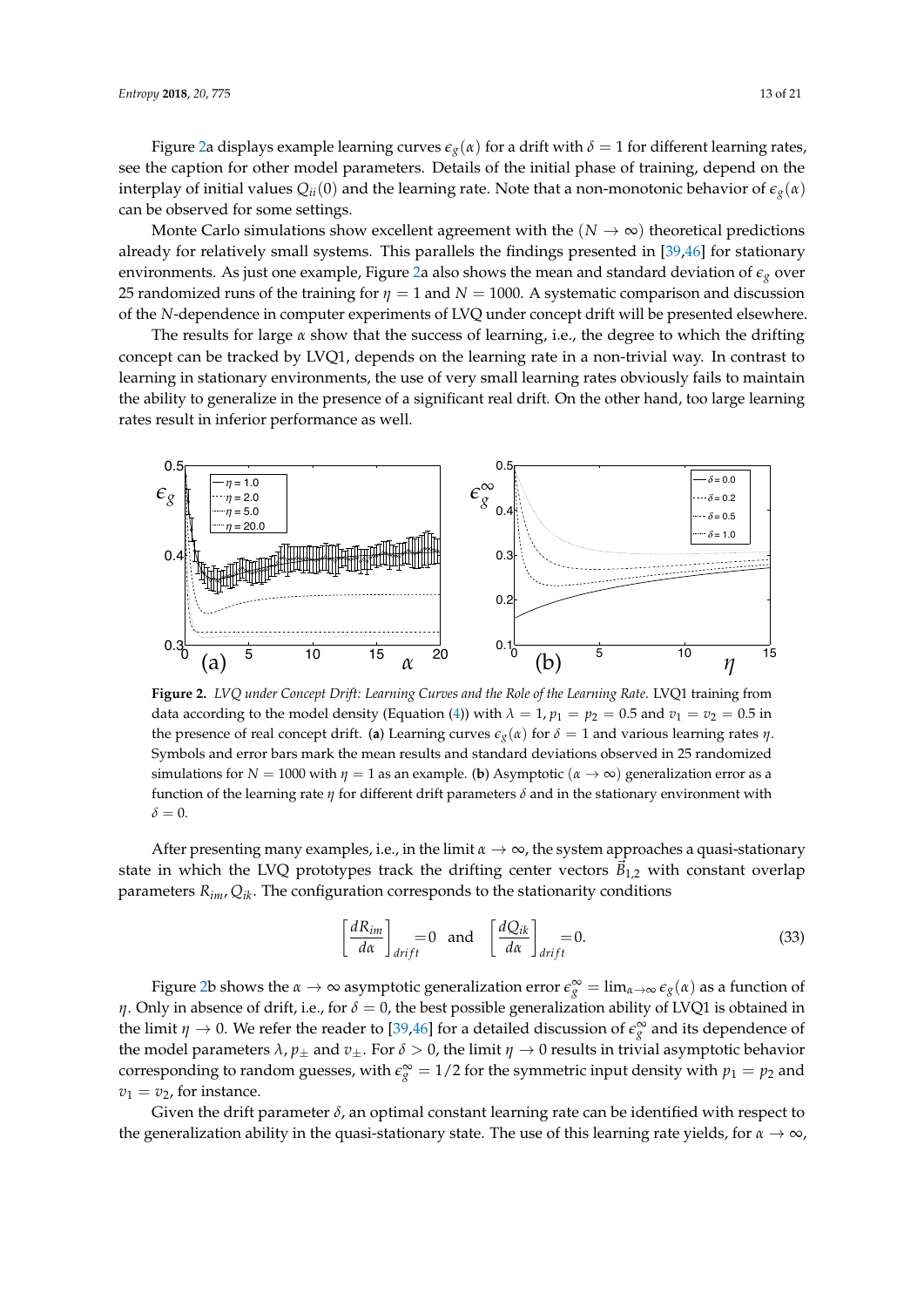the best  $\epsilon_g^{\infty}$  achievable under drift. It is displayed in Figure [3a](#page-13-0) as a function of  $\delta$  for small values of the drift parameter. The optimal quasi-stationary generalization error under concept drift scales is:

$$
\left[\epsilon_g^{\infty}(\delta) - \epsilon_g^{\infty}(0)\right] \propto \delta^{1/2} \text{ for small } \delta.
$$
 (34)

As expected, the drift impedes the learning process. However, our results show that already the simplest LVQ scheme is capable of tracking randomly drifting clusters and to maintain a significant generalization ability, even in very high-dimensional spaces.

We have also studied the effect of weight decay in the presence of the above discussed real concept drift. Figure [3b](#page-13-0) displays example learning curves for LVQ1 training with various weight decay parameters *γ* for a given learning rate *η*. As these examples show, the implementation of weight decay has the potential to improve the generalization behavior significantly when tracking a drifting concept. The simultaneous optimization of learning rate and weight decay {*η*, *γ*} with respect to the success of training in the tracking state will be addressed in forthcoming studies.

<span id="page-13-0"></span>

**Figure 3.** *LVQ under Concept Drift: Asympotic Generalization and the Influence of Weight Decay*. LVQ1 in the presence of a real drift with model parameters  $λ = 1$ ,  $v_1 = v_2 = 0.5$ ,  $p_1 = p_2 = 0.5$ . (a) The ( $α \rightarrow$ ∞) asymptotic generalization error of LVQ1 as obtained with an optimized constant learning rate. Empty circles correspond to numerical results for different drift parameters, the filled circle represents stationary data, for which  $\epsilon_g^{\infty}(\delta = 0) \approx 0.158$ . The dashed line corresponds to a fit of the form  $\epsilon_g^{\infty}(\delta=0) + 0.166 \, \delta^{1/2}$ . (**b**) Learning curves in the model with learning rate  $\eta = 2.0$  and drift parameter  $\delta$  = 1.0. The three curves correspond to learning without weight decay (upper, solid line), with  $\gamma$  = 2 (lower, dash-dotted line) and  $\gamma = 5$  (middle, dashed line).

## *3.2. SCM Regression in the Presence of Real Concept Drift*

Here, we present results concerning the SCM student-teacher scenario with  $K = M = 2$ . Already in this simplest setting and in absence of concept drift, the learning dynamics displays non-trivial phenomena which have been studied in detail in, among others, [\[31](#page-18-21)[,32,](#page-18-22)[34\]](#page-18-20). Perhaps the most interesting effect is the occurrence of quasi-stationary plateau-states which can even dominate the learning curves  $\epsilon_g(\alpha)$ . They reflect the existence of weakly repulsive fixed points of the ODE (Equation [\(20\)](#page-9-0)) and correspond to sub-optimal, more or less symmetric configurations of the student network. The problem of delayed learning due to saddle points and related effects in gradient-based training is obviously also of interest in the context of Deep Learning (see [\[3](#page-17-1)[,37](#page-19-0)[,63](#page-20-0)[,64\]](#page-20-1) for recent investigations and further references).

In the SCM model, one can show that a plateau with  $R_{ik} \approx R$  and and  $Q_{ik} \approx Q$  for all  $i, k \in$ {1, 2} always exists in the case of orthonormal teacher vectors and for small learning rates [\[31,](#page-18-21)[32,](#page-18-22)[34\]](#page-18-20). In this state, all student weight vectors have acquired the same, limited knowledge of the target rule. To achieve better generalization ability, this symmetry has to be broken or, in other words, the student hidden units have to specialize and represent specific units of the teacher network.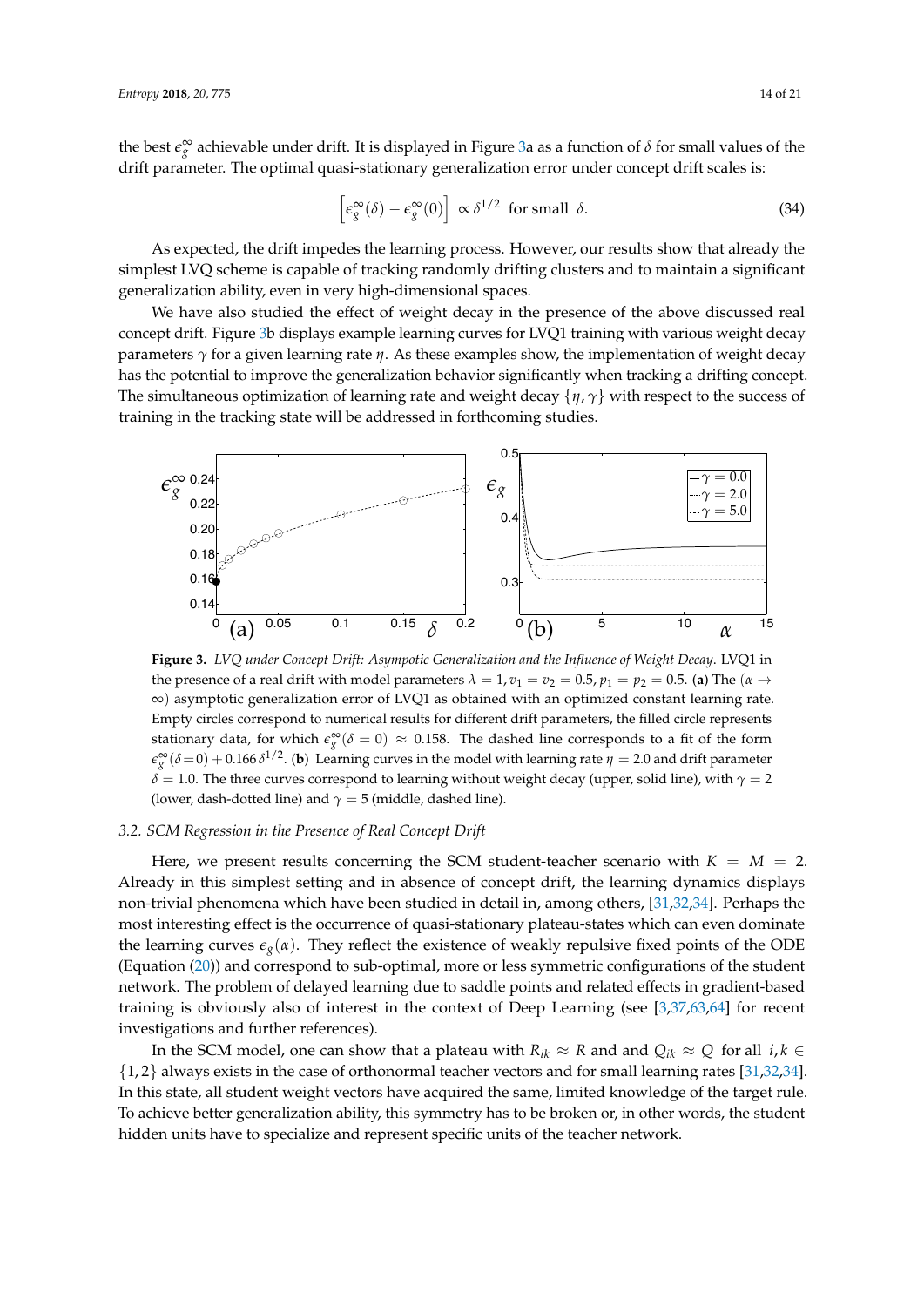Note that more complex fixed point configurations with different degrees of (partial) specialization can be found, in general. The number of observable plateaus depends on the learning rate and increases for larger *K* and *M* (see [\[34\]](#page-18-20) for a detailed discussion in the absence of drift).

In practice, one expects  $R_{im}(0) \approx 0$  for all *i*, *m* unless prior knowledge is available about the target. Hence, the student specialization  $S_i(0) = |R_{i1}(0) - R_{i2}(0)|$  is also expected to be small, initially. A nearly unspecialized configuration with  $S_i(\alpha) \approx 0$  persists in a transient phase of learning, which can extend over large values of *α*. The actual shape and length of the plateau depends on the precise initialization and the repulsive properties of the corresponding fixed point of the dynamics (see [\[34\]](#page-18-20) for a detailed discussion, which also addresses the effect of finite *N* in Monte Carlo simulations).

Figure [4a](#page-14-0) shows an example (lowest curve) of a pronounced plateau state in on-line gradient descent for initial conditions

<span id="page-14-1"></span>
$$
R_{im} = R_o + U(10^{-5}) \text{ with } R_o = 0.01, \ Q_{11} = Q_{22} = 0.5, Q_{12} = 0.49. \tag{35}
$$

Here,  $U(X)$  denotes a random number drawn from the interval  $(0, X]$  with uniform probability, hence also  $S_i(0) = \mathcal{O}(X)$ . The initialization corresponds to nearly identical student vectors with little prior knowledge. It is inspired by the analyses in [\[32](#page-18-22)[,34\]](#page-18-20) which showed that the actual value of *R<sup>o</sup>* is largely irrelevant for the observed plateau length, while it depends logarithmically on *X* [\[34\]](#page-18-20). Corresponding Monte Carlo simulations are shown in Figure [4a](#page-14-0) for  $N = 500$  and randomly drawn initial student vectors, resulting in  $R_{im}(0) = \mathcal{O}(1/\sqrt{N})$ , with  $Q_{ik}(0)$  fixed according to Equation [\(35\)](#page-14-1). Simulations confirm the theoretical predictions very well, qualitatively.

<span id="page-14-0"></span>

**Figure 4.** *Regression under Concept Drift: Learning Curves*. Gradient-based training of the Soft Committee Machine with  $K = M = 2$  and orthogonal teacher vectors in the presence of real target drift, with learning rate  $\eta = 0.5$  and initial conditions as specified in Equation [\(35\)](#page-14-1). (**a**) Learning curves for the stationary case with  $\delta = 0$  (lower line), for weak drift with  $\delta = 0.005$  (middle) and for strong drift with  $\delta = 0.03$ (upper line). Symbols represent the result of single Monte Carlo simulation runs for system size  $N = 500$ . (**b**) The corresponding evolution of the student–teacher overlaps  $R_{11} = R_{22}$  and  $R_{12} = R_{21}$  vs. *α* for the stationary case with  $\delta = 0$  (lower and upper lines), for weak drift with  $\delta = 0.005$  (intermediate) and strong drift with  $\delta = 0.03$  (center, all overlaps equal).

For very slow drifts of the target concept, the behavior is still similar to the stationary case. For an example with  $\delta = 0.005$ , Figure [4a](#page-14-0) shows the  $N \to \infty$  theoretical learning curve and Monte Carlo simulations: After a rapid, initial decrease of the generalization error, a quasi-stationary, unspecialized plateau is reached. Eventually, the symmetry is broken and the system approaches its *α* → ∞ asymptotic state, in which a smaller but non-zero  $\epsilon_g^{\infty}(\delta)$  is achieved. Obviously, on-line gradient descent training enables the SCM to track the drifting target to a reasonable degree and maintains a specialized hidden unit configuration. The precise influence of finite size effects on the shape and length of plateaus in Monte Carlo simulations will be studied in greater detail in forthcoming projects.

The behavior changes significantly in the presence of stronger concept drifts: The SCM remains unspecialized even for  $\alpha \to \infty$  and, consequently, the achievable generalization ability is relatively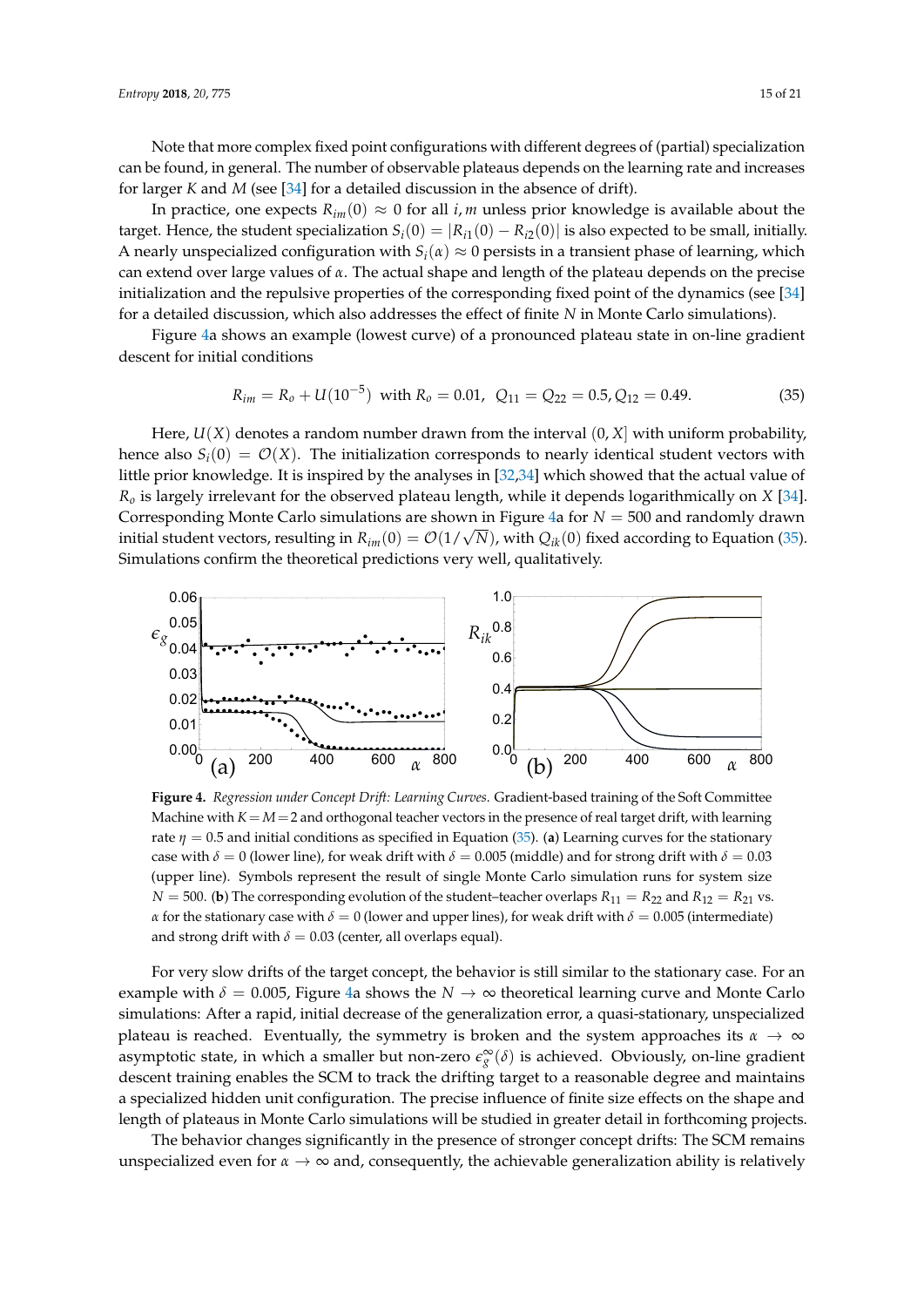poor. Figure [4a](#page-14-0) displays the corresponding learning curve for  $\delta = 0.03$  as an example, together with the result of a single Monte Carlo simulation.

Figure [4b](#page-14-0) shows the evolution of the overlap parameters  $R_{im}(\alpha)$  corresponding to the learning curves displayed in Figure [4a](#page-14-0). While for  $\delta = 0.005$  the student units still specialize, the unspecialized plateau state with  $R_{im} \approx R$  for all *i*, *m* persists for  $\delta = 0.03$ .

In Figure [5a](#page-15-1), this is illustrated in terms of the (quasi-)stationary values of  $\epsilon_g$ : The system can benefit from the specialization in terms of a low *α* → ∞ asymptotic generalization error (solid line). For *δ* ≈ 0, the achievable generalization error increases linearly with the drift parameter:  $\epsilon_g^{\infty}(\delta) \propto \delta$ . Note that  $\epsilon_g^{\infty}(\delta=0)=0$  in the perfectly learnable scenario with  $K=M$  considered here. On the contrary, for larger *δ*, the only stable fixed point of the system coincides with an unspecialized configuration (dashed line). The generalization error of the latter also displays a linear dependence on *δ* for slow drifts.

Weight decay can improve the performance slightly in the presence of weak concept drifts. As displayed in Figure [5a](#page-15-1), for an example drift of  $\delta = 0.015$ , the parameter  $\gamma$  in Section [2.4.3](#page-11-2) can be tuned to decrease the achievable generalization error in the unspecialized plateau (dashed line) and, more importantly, in the final quasi-stationary tracking state (solid line). Specialization cannot be achieved if the weight decay parameter is set too large. A more detailed analysis of the interplay of learning rate and weight decay will be presented in a forthcoming publication.

<span id="page-15-1"></span>

**Figure 5.** *Regression under Concept Drift: Plateaus and Specialized States*. Soft Committee Machine, regression in the presence of real target drift, learning rate and model parameters as in Figure [4.](#page-14-0) (**a**) The generalization error vs. the drift parameter  $\delta$  for  $\gamma = 0$ , in the symmetric plateau state with  $R_{11} = R_{22}$ and *R*<sup>12</sup> = *R*<sup>21</sup> (dashed line) and in the *α* → ∞ stationary state (solid). (**b**) The influence of weight decay: For a given drift with *δ* = 0.015, the *α* → ∞ asymptotic generalization error is displayed as a function of the weight decay parameter *γ*. In addition, the dashed line marks *eg* in the unspecialized plateau state.

#### <span id="page-15-0"></span>**4. Conclusions**

Here, we conclude with a brief summary, provide an outlook on potential follow-up studies and discuss major challenges and open questions.

#### *4.1. Brief Summary*

In this contribution, we present a modeling framework which facilitates the systematic study and exact mathematical description of on-line learning in the presence of concept drift. The framework is illustrated by the analysis of two model scenarios: The learning of a classification scheme is exemplified in terms of prototype-based Learning Vector Quantization, trained from a stream of clustered input data. Regression problems are addressed in the context of gradient-based training of the Soft Committee Machine, a two-layered feed forward neural network with nonlinear hidden unit activation. Here, the analysis is done in the frame of a student–teacher scenario. In both setups, we study the influence of real drifts, where the target classification or regression scheme are subject to a randomized drift process.

Most importantly, we demonstrate that the presented framework is suitable for the mathematical analysis of a variety of learning and drift scenarios, including weight decay as a possible mechanism of explicit forgetting.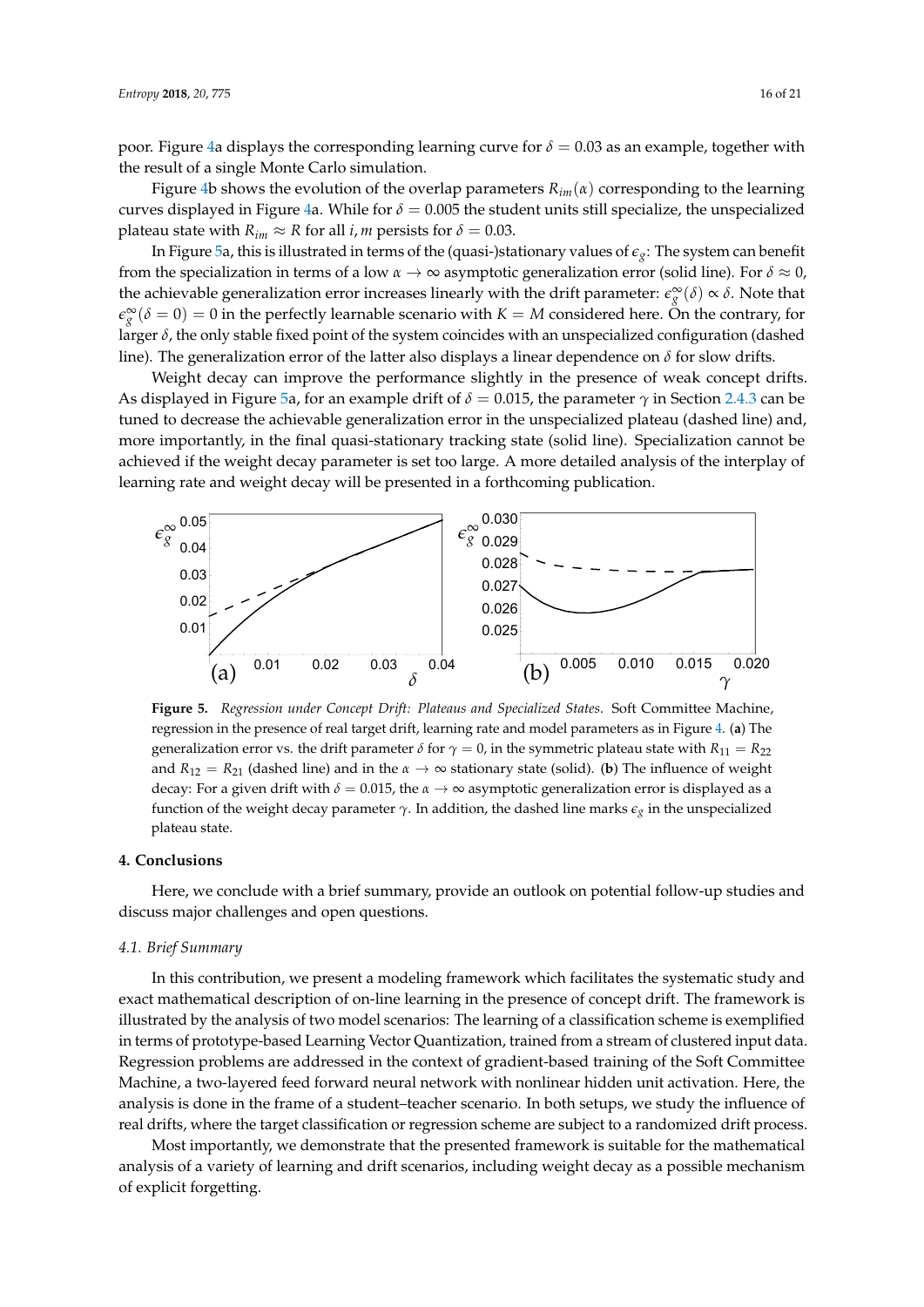A discussion of the findings in detail is provided in the previous section. In brief, we show that the simple LVQ1 prescription is indeed capable of tracking time-dependent classification schemes in high-dimensional input space under randomized drift. Regression under concept drift displays non-trivial effects in terms of the success of gradient based adaptation in SCM networks. In particular, we observe the drift-induced persistence of unspecialized, sub-optimal plateaus in the learning curve. Thus, on-line learning can display quite different behavior in the presence of concept drift, depending

on the underlying target and its properties. In both settings considered here, weight decay has the potential to improve the generalization behavior under drift in the quasi-stationary tracking state.

## *4.2. Future Work and Extensions*

In the present contribution, we study only a few, simple scenarios in terms of the considered targets, drift processes and student systems. Several interesting topics can be addressed readily by straightforward modifications of the models:

- The systematic investigation of virtual drifts as in, for instance, non-stationary label noise, prior weights  $p_{1,2}$  or cluster separation  $\lambda$  is readily possible by consideration of explicitly time-dependent ODE.
- Alternative LVQ prescriptions, as studied in [\[39](#page-19-2)[,46–](#page-19-6)[48\]](#page-19-11) for stationary data, can be systematically compared in terms of their potential to deal with concept drift.
- Similarly, modifications of the basic gradient descent scheme can be considered under concept drift in the SCM student–teacher scenario (seem for instancem [\[35,](#page-18-23)[36,](#page-18-15)[38\]](#page-19-1)).
- Deterministic concept drifts, similar to the processes studied in the context of perceptron training in [\[50](#page-19-8)[–53\]](#page-19-9), can be considered as well. This way, learning from an adversary can be modeled, where the modification of the target depends explicitly on the actual student configuration.
- The restriction to LVQ systems with one prototype per class results, effectively, in the parameterization of linear class boundaries only. This limitation can be lifted by considering distances different from the simple Euclidean measure (see, e.g., [\[29\]](#page-18-12)). Alternatively, systems with several prototypes per class correspond to non-linear (piece-wise linear) decision boundaries which has non-trivial effects on the training dynamics, as demonstrated for stationary environments in [\[49\]](#page-19-7).
- Similarly, the investigation of SCM student–teacher scenarios with more general settings of *K* and *M* will provide insight into the interplay of concept drift with the larger number of possible plateau states for *K*, *M* > 2. Over- and under-fitting effects in mismatched situations with  $K \neq M$ will be in the center of interest.
- The shallow SCM architectures studied here are limited to a single hidden layer of units. The important extension to deeper networks with several hidden layers will be addressed in forthcoming studies.
- It will be interesting to explore the extent to which the theoretically studied phenomena can be observed in practical situations. To this end, we will investigate the behavior of LVQ and SCM in realistic training set-ups with real world data streams.

## *4.3. Perspectives and Challenges*

We have demonstrated that the presented modeling framework bears the promise to provide valuable insights into the effects of concept drift in a variety of learning scenarios. Ultimately, a better understanding of relevant phenomena should facilitate the development and optimization of robust, efficient training algorithms for lifelong machine learning. Variational approaches, as discussed in, for instance [\[5–](#page-17-8)[8,](#page-17-7)[35,](#page-18-23)[52,](#page-19-21)[53\]](#page-19-9), could play an important role in this context.

One of the most important challenges, in particular for active methods, is the reliable detection of concept drift in a stream of data. Learning systems should be able to infer not only the nature of the drift (e.g., virtual vs. real), but also estimate its strength in order to tune algorithm parameters such as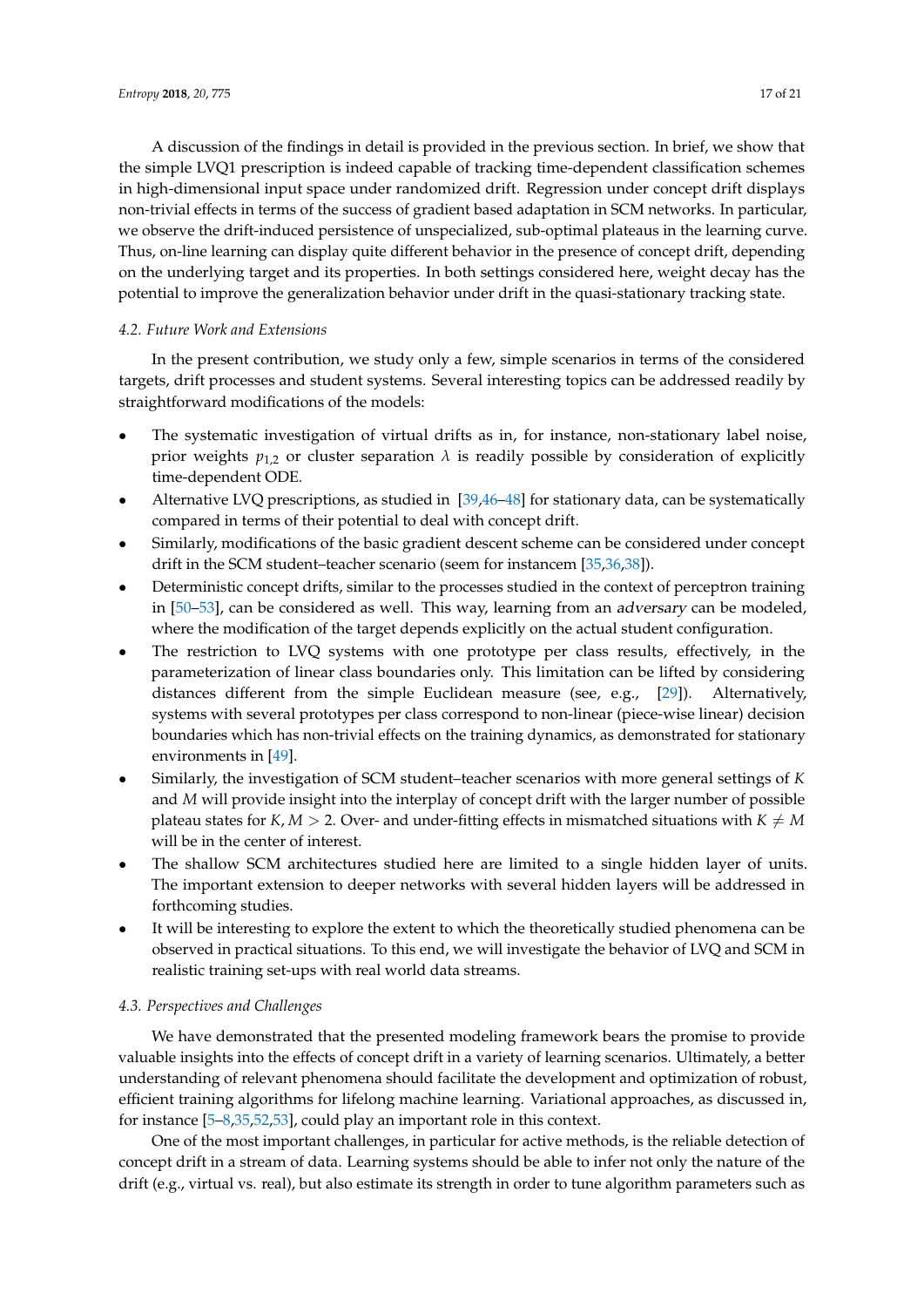learning rate or weight decay appropriately. It would be interesting to extend the framework towards such methods, which often rely on the variability of surrogates, such as changes of the observed classification error. The proposed analytical approach would enable us to obtain formal insight into the behavior of the surrogate characteristics in concrete models.

Recently suggested strategies for continual learning include so-called Dedicated Memory Models and the appropriate combination of off-line and on-line learning [\[21](#page-18-7)[,65](#page-20-2)[,66\]](#page-20-3). Suitable rejection mechanisms for the mitigation of concept drift were recently considered in [\[67\]](#page-20-4). Extensions of our modeling approach in these directions would be highly desirable.

**Author Contributions:** Conceptualization: C.G., B.H. and M.B.; Formal analysis: M.S., F.A. and M.B.; Investigation: M.S., F.A. and M.B.; Methodology: C.G., B.H. and M.B.; Software: M.S. and F.A.; Writing—original draft: M.B.; and Writing—review and editing: M.S., F.A., C.G., B.H. and M.B.

**Funding:** Michael Biehl acknowledges support through the Northern Netherlands Region of Smart Factories (RoSF) consortium, led by the Noordelijke Ontwikkelings en Investerings Maatschappij (NOM), The Netherlands, see [http://www.rosf.nl.](http://www.rosf.nl)

**Acknowledgments:** We thank Anarta Ghosh, Gert-Jan de Vries and Aree Witoelar for helpful discussions regarding earlier, joint projects concerning the dynamics of LVQ [\[39](#page-19-2)[,46](#page-19-6)[–49\]](#page-19-7).

**Conflicts of Interest:** The authors declare no conflict of interest.

#### **Abbreviations**

The following abbreviations are used in this manuscript:

- CLT Central Limit Theorem
- LVQ Learning Vector Quantization
- NPC Nearest Prototype Classification
- ODE Ordinary Differential Equations
- r.h.s. right hand side
- SCM Soft Committee Machine
- WTA Winner Takes All

#### **References**

- <span id="page-17-0"></span>1. Hastie, T.; Tibshirani, R.; Friedman, J. *The Elements of Statistical Learning: Data Mining, Inference, and Prediction*; Springer: New York, NY, USA, 2001.
- 2. Bishop, C. *Pattern Recognition and Machine Learning*; Springer: New York, NY, USA, 2006.
- <span id="page-17-1"></span>3. Goodfellow, I.; Bengio, Y.; Courville, A. *Deep Learning*; MIT Press: Cambridge, MA, USA, 2016.
- <span id="page-17-2"></span>4. Hertz, J.A.; Krogh, A.S.; Palmer, R.G. *Introduction to the Theory of Neural Computation*; Addison-Wesley: Redwood City, CA, USA, 1991.
- <span id="page-17-8"></span>5. Engel, A.; van den Broeck, C. *The Statistical Mechanics of Learning*; Cambridge University Press: Cambridge, UK, 2001.
- 6. Seung, S.; Sompolinsky, H.; Tishby, N. Statistical mechanics of learning from examples. *Phys. Rev. A* **1992**, *45*, 6056–6091. [\[CrossRef\]](http://dx.doi.org/10.1103/PhysRevA.45.6056) [\[PubMed\]](http://www.ncbi.nlm.nih.gov/pubmed/9907706)
- <span id="page-17-6"></span>7. Watkin, T.L.H.; Rau, A.; Biehl, M. The statistical mechanics of learning a rule. *Rev. Mod. Phys.* **1993**, *65*, 499–556. [\[CrossRef\]](http://dx.doi.org/10.1103/RevModPhys.65.499)
- <span id="page-17-7"></span>8. Biehl, M.; Caticha, N. The statistical mechanics of on-line learning and generalization. In *The Handbook of Brain Theory and Neural Networks*; Arbib, M.A., Ed.; MIT Press: Cambridge, MA, USA, 2003; pp. 1095–1098.
- <span id="page-17-3"></span>9. Biehl, M.; Caticha, N.; Riegler, P. Statistical mechanics of on-line learning. In *Similiarity Based Clustering*; Lecture Notes in Artificial Intelligence; Biehl, M., Hammer, B., Verleysen, M., Villmann, T., Eds.; Springer: Cham, Switzerland, 2009; Volume 5400, pp. 1–22.
- <span id="page-17-4"></span>10. Zliobaite, I.; Pechenizkiy, M.; Gama, J. An overview of concept drift applications. In *Big Data Analysis: New Algorithms for a New Society*; Big Data Analysis; Japkowicz, N., Stefanowski, J., Eds.; Springer: Cham, Switzerland, 2016; Volume 16.
- <span id="page-17-5"></span>11. Losing, V.; Hammer, B.; Wersing, H. Incremental on-line learning: A review and comparison of state of the art algorithms. *Neurocomputing* **2017**, *275*, 1261–1274. [\[CrossRef\]](http://dx.doi.org/10.1016/j.neucom.2017.06.084)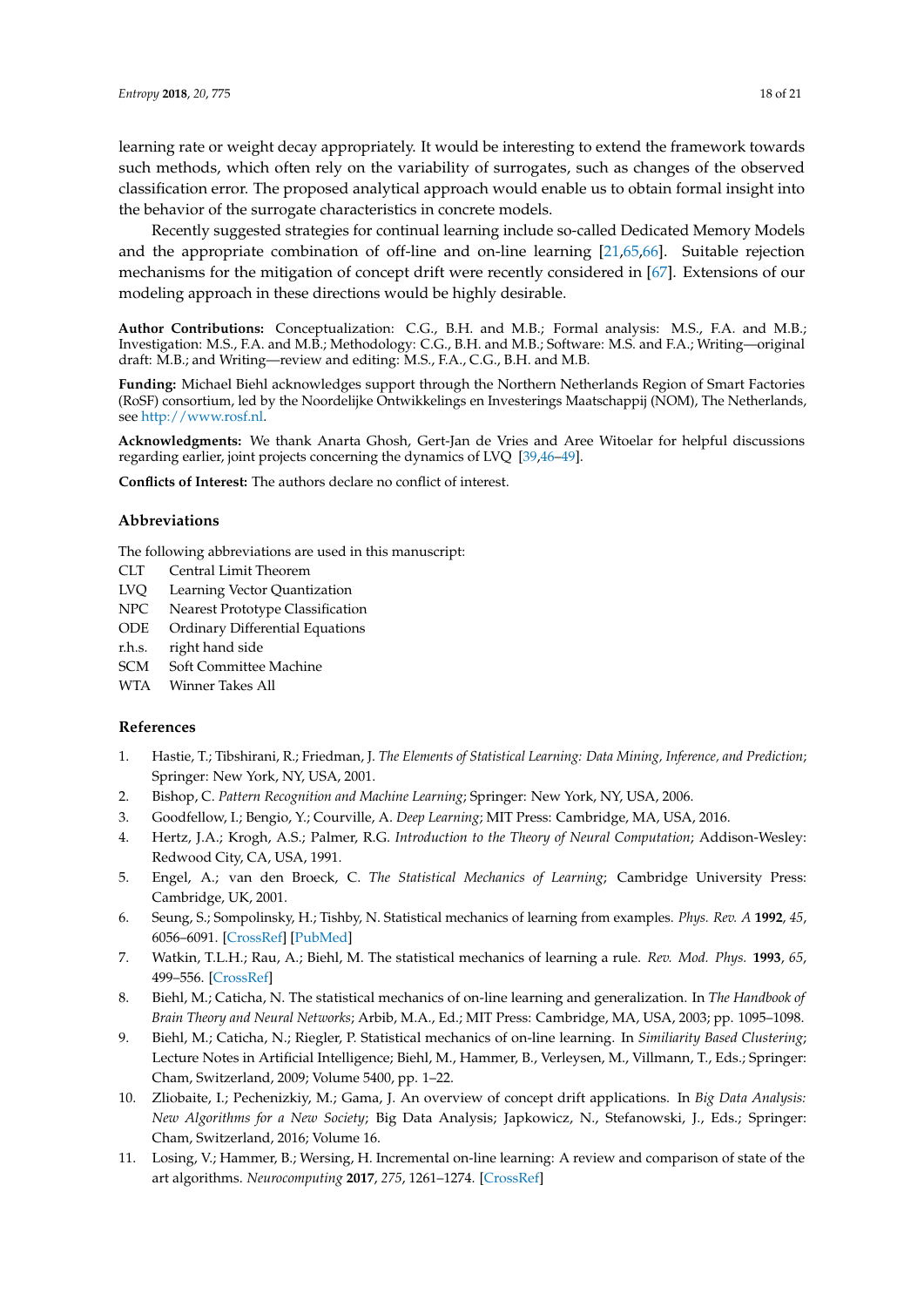- <span id="page-18-16"></span>12. Ditzler, G.; Roveri, M.; Alippi, C.; Polikar, R. Learning in nonstationary environment: A survey. *Comput. Intell. Mag.* **2015**, *10*, 12–25. [\[CrossRef\]](http://dx.doi.org/10.1109/MCI.2015.2471196)
- 13. Joshi, J.; Kulkarni, P. Incremental learning: areas and methods—A survey. *Int. J. Data Min. Knowl. Manag. Process* **2012**, *2*, 43–51. [\[CrossRef\]](http://dx.doi.org/10.5121/ijdkp.2012.2504)
- <span id="page-18-3"></span>14. Ade, R.; Desmukh, P. Methods for incremental learning: A survey. *Int. J. Data Min. Knowl. Manag. Process.* **2013**, *3*, 119–125.
- <span id="page-18-0"></span>15. De Francisci Morales, G.; Bifet, A. SAMOA: Scalable advanced massive online analysis. *J. Mach. Learn. Res.* **2015**, *16*, 149–153.
- <span id="page-18-1"></span>16. Grandinetti, L.; Lippert, T.; Petkov, N. (Eds.) *Brain-Inspired Computing. International Workshop BrainComp 2013*; Lecture Notes in Computer Science; Springer: Cham, Switzerland, 2014; Volume 8603.
- <span id="page-18-2"></span>17. Amunts, K.; Grandinetti, L.; Lippert, T.; Petkov, N. (Eds.) *Brain-Inspired Computing. Second International Workshop BrainComp 2015*; Lecture Notes in Computer Science; Springer: Cham, Switzerland, 2016; Volume 10087.
- <span id="page-18-4"></span>18. Faria, E.R.; Gonçalves, I.J.C.R.; de Carvalho, A.C.P.L.F.; Gama, J. Novelty detection in data streams. *Artif. Intell. Rev.* **2016**, *45*, 235–269. [\[CrossRef\]](http://dx.doi.org/10.1007/s10462-015-9444-8)
- <span id="page-18-5"></span>19. Krawczyk, B.; Minku, L.L.; Gama, J.; Stefanowski, J.; Wozniak, M. Ensemble learning for data stream analysis: A survey. *Inf. Fusion* **2017**, *37*, 132–156. [\[CrossRef\]](http://dx.doi.org/10.1016/j.inffus.2017.02.004)
- <span id="page-18-6"></span>20. Gomes, H.M.; Bifet, A.; Read, J.; Barddal, J.P.; Enembreck, F.; Pfharinger, B.; Holmes, G.; Abdessalam, T. Adaptive random forests for evolving data stream classification. *Mach. Learn.* **2017**, *106*, 1469–1495. [\[CrossRef\]](http://dx.doi.org/10.1007/s10994-017-5642-8)
- <span id="page-18-7"></span>21. Losing, V.; Hammer, B.; Wersing, H. Tackling heterogeneous concept drift with the Self-Adjusting Memory (SAM). *Knowl. Inf. Syst.* **2018**, *54*, 171–201. [\[CrossRef\]](http://dx.doi.org/10.1007/s10115-017-1137-y)
- <span id="page-18-8"></span>22. Loeffel, P.-X.; Marsala, C.; Detyniecki, M. Classification with a reject option under Concept Drift: The Droplets algorithm. In Proceedings of the International Conference on Data Science and Advanced Analytics (DSAA 2015), Paris, France, 19–21 October 2015; IEEE: New York, NY, USA, 2015; pp. 1–9.
- <span id="page-18-9"></span>23. Janakiraman, V.M.; Nguyen, X.; Assanis, D. Stochastic gradient based extreme learning machines for stable online learning of advanced combustion engines. *Neurocomput* **2016**, *177*, 304–316. [\[CrossRef\]](http://dx.doi.org/10.1016/j.neucom.2015.11.024)
- <span id="page-18-10"></span>24. Benczúr, A.A.; Kocsis, L.; Pálovics, R. Online machine learning in big data streams. *arXiv* **2018**, arxiv:1802.05872. Available online: <http://arxiv.org/abs/1802.05872> (accessed on 13 August 2018).
- <span id="page-18-11"></span>25. Kohonen, T.; Barna, G.; Chrisley, R. Statistical pattern recognition with neural network: Benchmarking studies. In Proceedings of the IEEE second international conference on Neural Networks, San Diego, CA, USA, 24–27 July 1988; IEEE: New York, NY, USA, 1988; Volume 1, pp. 61–68.
- <span id="page-18-17"></span>26. Kohonen, T. *Self-Organizing Maps*; Springer: New York, NY, USA, 2001.
- <span id="page-18-18"></span>27. Kohonen, T. Improved versions of Learning Vector Quantization. In Proceedings of the 1990 IJCNN International Joint Conference on Neural Networks, San Diego, CA, USA, 17–21 June 1990; Volume 1, pp. 545–550.
- <span id="page-18-13"></span>28. Nova, D.; Estevez, P.A. A review of Learning Vector Quantization classifiers. *Neural Comput. Appl.* **2014**, *25*, 511–524. [\[CrossRef\]](http://dx.doi.org/10.1007/s00521-013-1535-3)
- <span id="page-18-12"></span>29. Biehl, M.; Hammer, B.; Villmann, T. Prototype-based models in machine learning. *WIREs Cogn. Sci.* **2016**, *7*, 92–111. [\[CrossRef\]](http://dx.doi.org/10.1002/wcs.1378) [\[PubMed\]](http://www.ncbi.nlm.nih.gov/pubmed/26800334)
- <span id="page-18-14"></span>30. Biehl, M.; Schwarze, H. Learning by on-line gradient descent. *J. Phys. A Math. Gen.* **1995**, *28*, 643–656. [\[CrossRef\]](http://dx.doi.org/10.1088/0305-4470/28/3/018)
- <span id="page-18-21"></span>31. Saad, D.; Solla, S.A. Exact solution for on-line learning in multilayer neural. *Phys. Rev. Lett.* **1995**, *74*, 4337–4340. [\[CrossRef\]](http://dx.doi.org/10.1103/PhysRevLett.74.4337) [\[PubMed\]](http://www.ncbi.nlm.nih.gov/pubmed/10058475)
- <span id="page-18-22"></span>32. Saad, D.; Solla, S.A. On-line learning in soft committee machines. *Phys. Rev. E* **1995**, *52*, 4225–4243. [\[CrossRef\]](http://dx.doi.org/10.1103/PhysRevE.52.4225)
- <span id="page-18-19"></span>33. Riegler, P.; Biehl, M. On-line backpropagation in two-layered neural networks. *J. Phys. A Math. Gen.* **1995**, *28*, L507–L513. [\[CrossRef\]](http://dx.doi.org/10.1088/0305-4470/28/20/002)
- <span id="page-18-20"></span>34. Biehl, M.; Riegler, P.; Wöhler, C. Transient dynamics of on-line learning in two-layered neural networks. *J. Phys. A Math. Gen.* **1996**, *29*, 4769–4780. [\[CrossRef\]](http://dx.doi.org/10.1088/0305-4470/29/16/005)
- <span id="page-18-23"></span>35. Vicente, R.; Caticha, N. Functional optimization of online algorithms in multilayer neural networks. *J. Phys. A Math. Gen.* **1997**, *30*, L599–L605. [\[CrossRef\]](http://dx.doi.org/10.1088/0305-4470/30/17/002)
- <span id="page-18-15"></span>36. Inoue, M.; Park, H.; Okada, M. On-line learning theory of soft committee machines with correlated hidden units-steepest gradient descent and natural gradient descent. *J. Phys. Soc. Jpn.* **2003**, *72*, 805–810. [\[CrossRef\]](http://dx.doi.org/10.1143/JPSJ.72.805)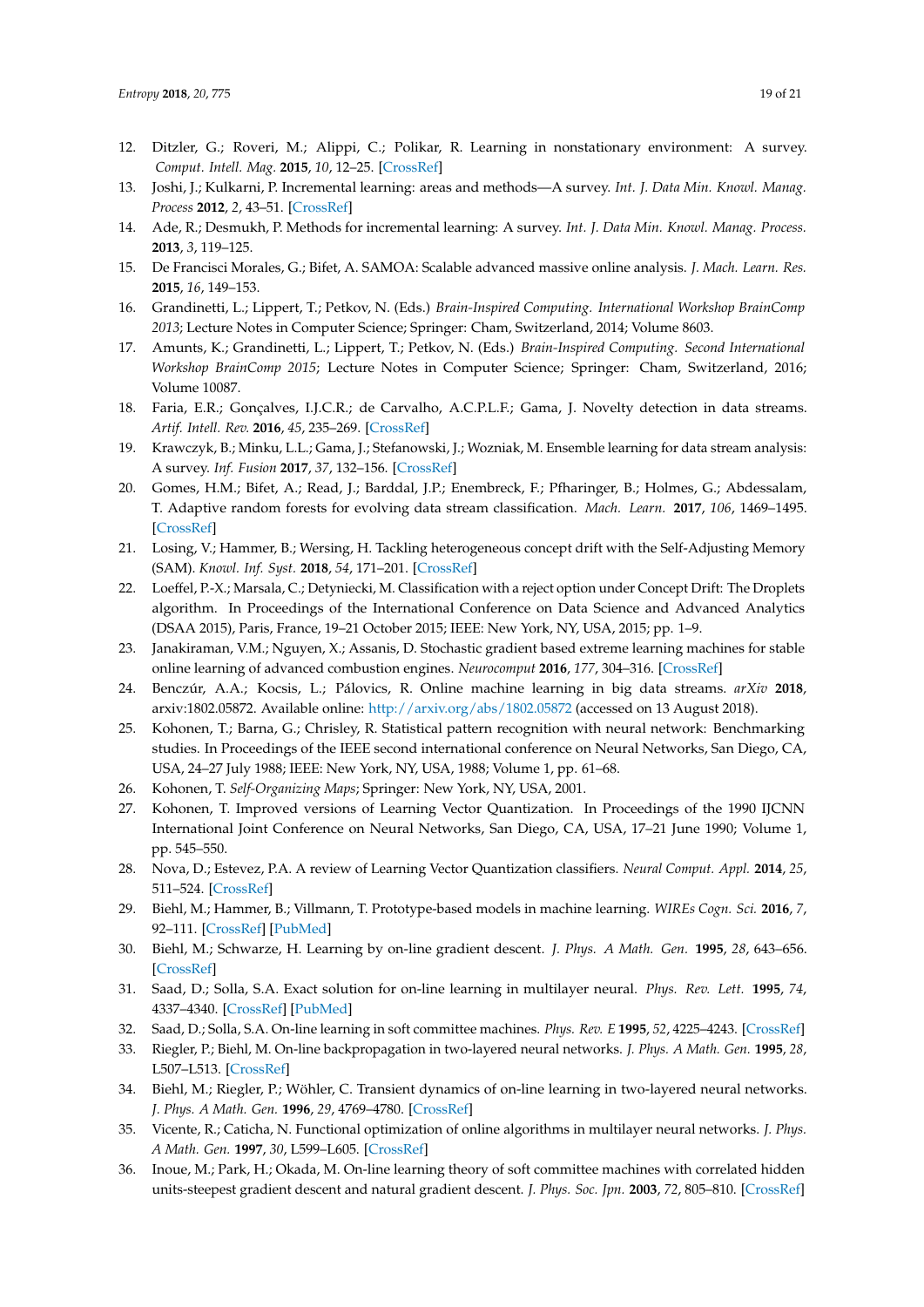- <span id="page-19-0"></span>37. Marcus, G. Deep learning: A critical appraisal. *arXiv* **2018**, arxiv:1801.00631. Available online: <http://arxiv.org/abs/1801.00631> (accessed on 27 August 2018).
- <span id="page-19-1"></span>38. Saad, D. (Ed.) *On-Line Learning in Neural Networks*; Cambridge University Press: Cambridge, UK, 1999.
- <span id="page-19-2"></span>39. Biehl, M.; Ghosh, A.; Hammer, B. Dynamics and generalization ability of LVQ algorithms. *J. Mach. Learn. Res.* **2007**, *8*, 323–360.
- <span id="page-19-3"></span>40. Biehl, M.; Freking, A.; Reents, G. Dynamics of on-line competitive learning. *Europhys. Lett.* **1997**, *38*, 73–78. [\[CrossRef\]](http://dx.doi.org/10.1209/epl/i1997-00536-9)
- 41. Biehl, M.; Freking, A.; Reents, G.; Schlösser, E. Specialization processes in on-line unsupervised learning. *Phil. Mag. B* **1999**, *77*, 1487–1494. [\[CrossRef\]](http://dx.doi.org/10.1080/13642819808205040)
- <span id="page-19-4"></span>42. Biehl, M.; Schlösser, E. The dynamics of on-line principal component analysis. *J. Phys. A Math. Gen.* **1998**, *31*, L97–L103. [\[CrossRef\]](http://dx.doi.org/10.1088/0305-4470/31/5/002)
- 43. Barkai, N.; Seung, H.S.; Sompolinksy, H. Scaling laws in learning of classification tasks. *Phys. Rev. Lett.* **1993**, *70*, 3167–3170. [\[CrossRef\]](http://dx.doi.org/10.1103/PhysRevLett.70.3167) [\[PubMed\]](http://www.ncbi.nlm.nih.gov/pubmed/10053792)
- <span id="page-19-15"></span>44. Marangi, C.; Biehl, M.; Solla, S.A. Supervised learning from clustered input examples. *Europhys. Lett.* **1995**, *30*, 117–122. [\[CrossRef\]](http://dx.doi.org/10.1209/0295-5075/30/2/010)
- <span id="page-19-5"></span>45. Meir, R. Empirical risk minimization versus maximum-likelihood estimation: a case study. *Neural Comput.* **1995**, *7*, 144–157. [\[CrossRef\]](http://dx.doi.org/10.1162/neco.1995.7.1.144)
- <span id="page-19-6"></span>46. Ghosh, A.; Biehl, M.; Hammer, B. Performance analysis of LVQ algorithms: a statistical physics approach. *Neural Netw.* **2006**, *19*, 817–829. [\[CrossRef\]](http://dx.doi.org/10.1016/j.neunet.2006.05.010) [\[PubMed\]](http://www.ncbi.nlm.nih.gov/pubmed/16781845)
- 47. Biehl, M.; Ghosh, A.; Hammer, B. The dynamics of Learning Vector Quantization. In Proceedings of the 13th European Symposium on Artificial Neural Networks (ESANN 2005), Bruges, Belgium, 27–29 April 2005; Verleysen, M., Ed.; D-Side: Evere, Belgium, 2005; pp. 13–18.
- <span id="page-19-11"></span>48. Ghosh, A.; Biehl, M.; Hammer, B. Dynamical analysis of LVQ type learning rules. In Proceedings of the 5th Workshop on the Self-Organizing-Map (WSOM 2005), Paris, France, 5–8 September 2005; Cottrell, M., Ed.; Université de Paris: Paris, France, 2005; 6p.
- <span id="page-19-7"></span>49. Witoelar, A.; Ghosh, A.; de Vries, J.J.G.; Hammer, B.; Biehl, M. Window-based example selection in learning vector quantization. *Neural Comput.* **2010**, *22*, 2924–2961. [\[CrossRef\]](http://dx.doi.org/10.1162/NECO_a_00030) [\[PubMed\]](http://www.ncbi.nlm.nih.gov/pubmed/20804387)
- <span id="page-19-8"></span>50. Biehl, M.; Schwarze, H. On-line learning of a time-dependent rule. *Europhys. Lett.* **1992**, *20*, 733–738. [\[CrossRef\]](http://dx.doi.org/10.1209/0295-5075/20/8/012)
- 51. Biehl, M.; Schwarze, H. Learning drifting concepts with neural networks. *J. Phys. A Math. Gen.* **1993**, *26*, 2651–2665. [\[CrossRef\]](http://dx.doi.org/10.1088/0305-4470/26/11/014)
- <span id="page-19-21"></span>52. Kinouchi, O.; Caticha, N. Lower bounds on generalization errors for drifting rules. *J. Phys. A Math. Gen.* **1993**, *26*, 6161–6172. [\[CrossRef\]](http://dx.doi.org/10.1088/0305-4470/26/22/017)
- <span id="page-19-9"></span>53. Vicente, R.; Caticha, N. Statistical mechanics of online learning of drifting concepts: A variational approach. *Mach. Learn.* **1998**, *32*, 179–201. [\[CrossRef\]](http://dx.doi.org/10.1023/A:1007428731714)
- <span id="page-19-10"></span>54. Biehl, M.; Hammer, B.; Villmann, T. Distance measures for prototype based classification. In *International Workshop on Brain-Inspired Computing*; Springer: Cham, Switzerland, 2013; pp. 110–116.
- <span id="page-19-12"></span>55. Biehl, M.; Schlösser, E.; Ahr, M. Phase transitions in soft-committee machines. *Europhys. Lett.* **1998**, *44*, 261–266. [\[CrossRef\]](http://dx.doi.org/10.1209/epl/i1998-00466-6)
- <span id="page-19-13"></span>56. Ahr, M.; Biehl, M.; Urbanczik, R. Statistical physics and practical training of soft-committee machines. *Eur. Phys. J. B* **1999**, *10*, 583–588. [\[CrossRef\]](http://dx.doi.org/10.1007/s100510050889)
- <span id="page-19-14"></span>57. Cybenko, G. Approximations by superpositions of sigmoidal functions. *Math. Control Signals Syst.* **1989**, *2*, 303–314. [\[CrossRef\]](http://dx.doi.org/10.1007/BF02551274)
- <span id="page-19-16"></span>58. Reents, G.; Urbanczik, R. Self-averaging and on-line learning. *Phys. Rev. Lett.* **1998**, *80*, 5445–5448. [\[CrossRef\]](http://dx.doi.org/10.1103/PhysRevLett.80.5445)
- <span id="page-19-17"></span>59. Mezard, M.; Nadal, J.P.; Toulouse, G. Solvable models of working memories. *J. Phys.* **1986**, *47*, 1457–1462. [\[CrossRef\]](http://dx.doi.org/10.1051/jphys:019860047090145700)
- <span id="page-19-18"></span>60. Van Hemmen, J.L.; Keller, G.; Kühn, R. Forgetful memories. *Europhys. Lett.* **1987**, *5*, 663–668. [\[CrossRef\]](http://dx.doi.org/10.1209/0295-5075/5/7/016)
- <span id="page-19-19"></span>61. Saad, D.; Solla, S.A. Learning with noise and regularizers in multilayer neural networks. In *Advances in Neural Information Processing Systems*; Mozer, M., Jordan, M.I., Petsche, T., Eds.; MIT Press: Cambridge, MA, USA, 1997; pp. 260–266.
- <span id="page-19-20"></span>62. Saad, D.; Rattray, M. Learning with regularizers in multilayer neural networks. *Phys. Rev. E* **1998**, *57*, 2170–2176. [\[CrossRef\]](http://dx.doi.org/10.1103/PhysRevE.57.2170)